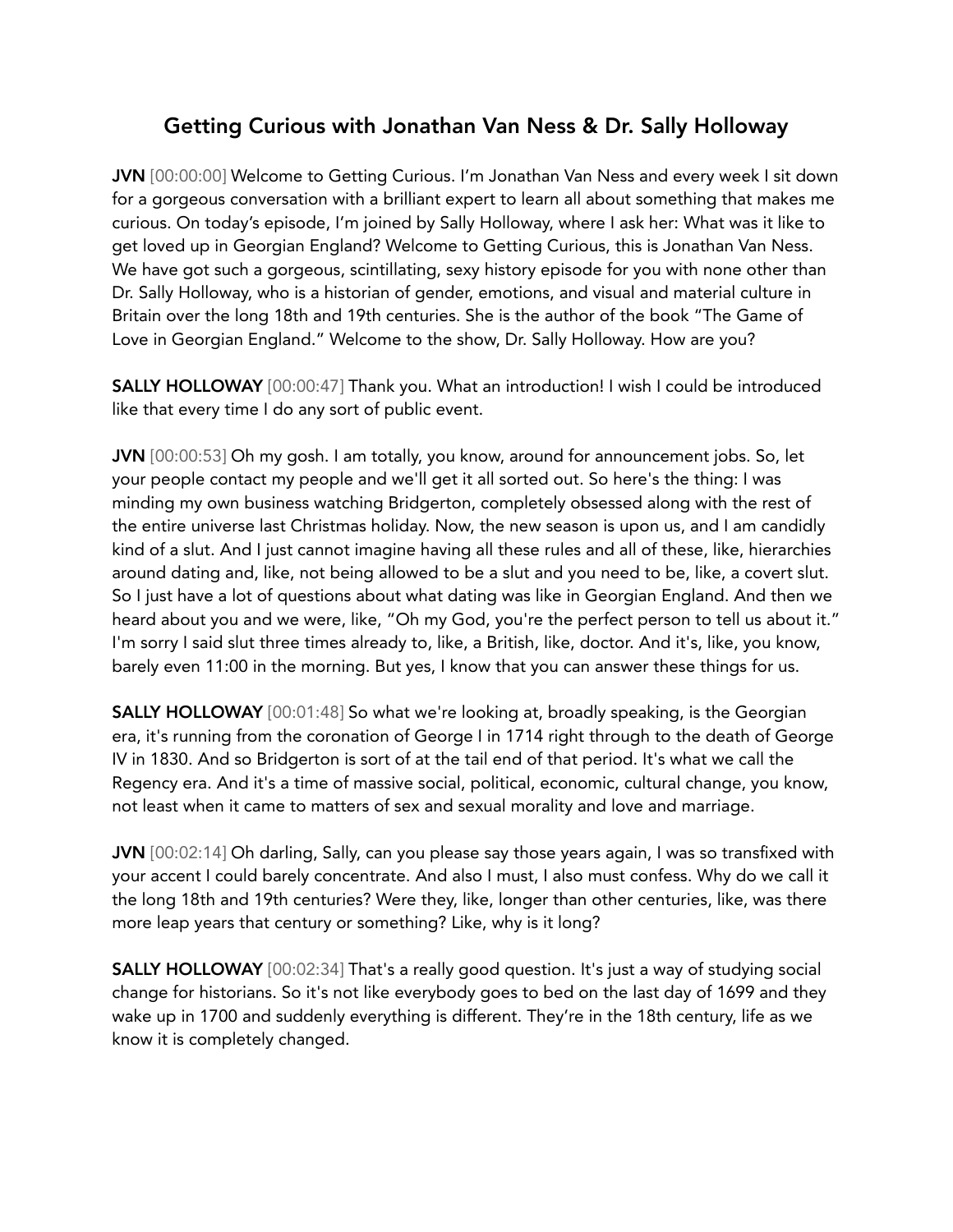JVN [00:02:52] Well then those people obviously didn't live through Y2K because we do know that everything on, you know, it is a completely different. I'm totally kidding, so, that's so interesting! So could you be someone who studies, like, a long century of any century because that really just means, like, the time leading into it and that century and then, like, the time leading out of it? Is that what that means?

SALLY HOLLOWAY [00:03:15] Yeah, exactly. It's just how do we study historical periods as historians that are actually meaningful in some way? So you can study the short 18th century if you want to. But I mean, the general consensus is that it's part of this longer period of social and cultural change, you know, you take a little bit of the 17th century from about 1688 and a little bit of the 19th century till about 1830. So that is sort of a meaningful bloc for historians. So I mean, you know, if we're thinking "The Georgians, that's from 1714 to 1830," well, is social change actually coinciding with when monarchs were crowned or not? You know, where, where do you start and end when you're studying culture?

JVN [00:04:00] Oh my god, that's so fascinating! OK, and then when we're talking about the Regency, those, like, years that you were saying before…

SALLY HOLLOWAY [00:04:06] So the Regency is the period where the prince regent, so the future George IV, is reigning on sort of, on behalf of George. That's because he'd been declared unfit to rule. And so it's a discrete period from 1811 to 1820. But culturally, you might describe a sort of Regency era, which is what Bridgerton is in.

JVN [00:04:31] Oh, so the Regency is just, like, a little part of the Georgian era.

SALLY HOLLOWAY [00:04:35] Yeah, it's the end. It's the end bit.

JVN [00:04:38] So, and then so George III, that was the guy who, like, he's, like, in Hamilton, too, right? Isn't that that guy?

SALLY HOLLOWAY [00:04:43] He's in Hamilton, yeah.

JVN [00:04:44] And so then he loses, and then him and that cute queen from Bridgerton, their son was ruling on his behalf for, like, nine years?

SALLY HOLLOWAY [00:04:52] So, yeah, the future George IV was reigning as regent, while George III was unfit to rule, he was incapacitated.

JVN [00:05:02] Who ruled him unfit? The Supreme Court of England or something?! So when we think about the Georgian era in England, what are some of the defining features? Like, what's happening in literature, the arts, philosophy? Like, what's the tea, like, in those areas?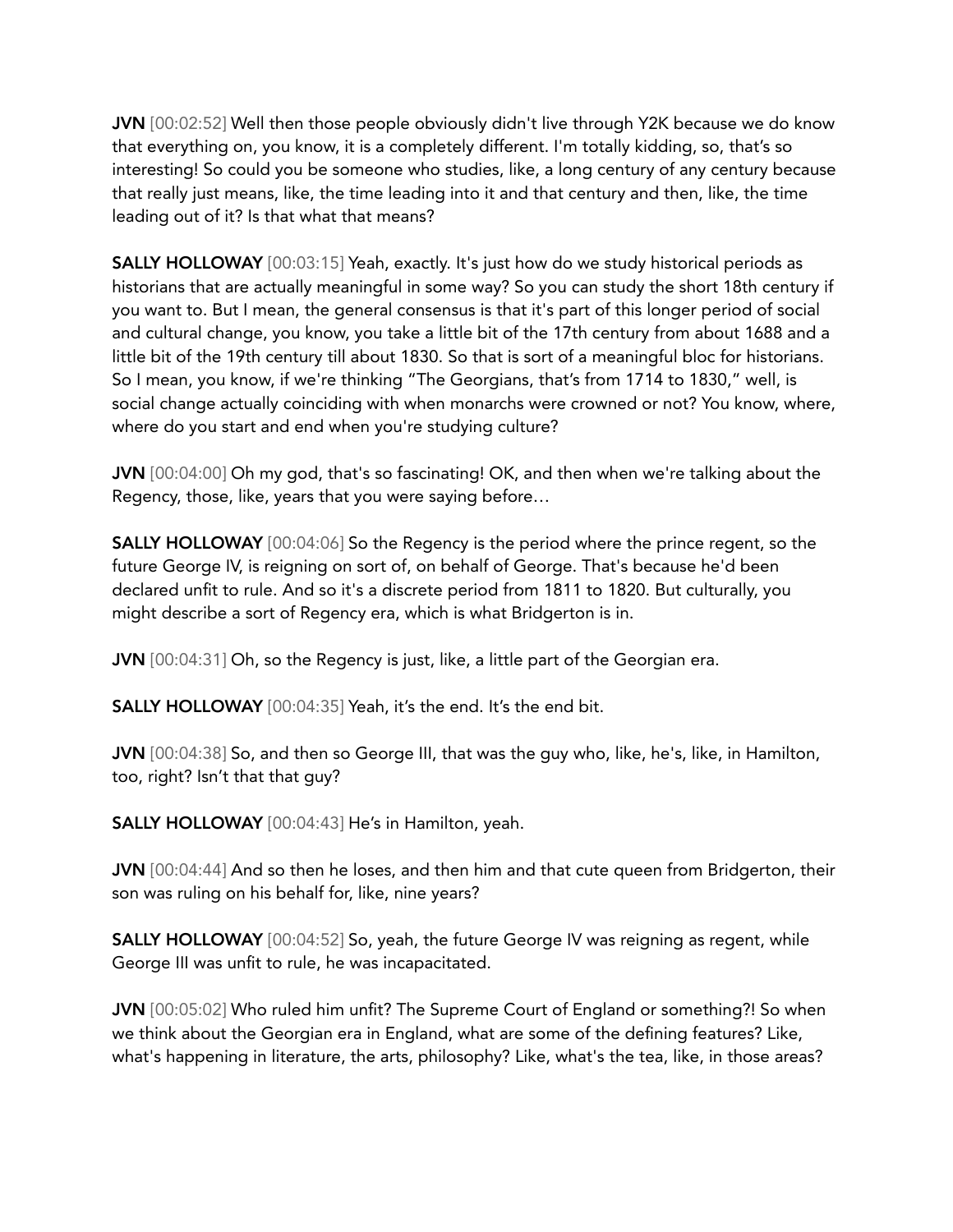SALLY HOLLOWAY [00:05:23] OK, what's the tea…a synopsis. So industrialization, urbanization. So people are moving from rural areas to live in towns and cities, as more towns and cities are getting much bigger. And that's really important for how people conducted courtship and marriage because it meant that you were meeting a much wider range of people. There were all these new commercial venues for urban leisure springing up where you could visit and you might meet a potential romantic partner. So places like pleasure gardens, you know, in Bridgerton they all go to Vauxhall, right, to watch the fireworks. So you go to pleasure gardens, you'd eat and drink and listen to music and see and be seen and meet potential suitors. You might go to all these new commercial venues, places like assembly rooms, balls, masquerades, all these sort of new urban sort of commercial venues.

JVN [00:06:18] OK, wait, wait, I have a question, I have a question, I have a question.

## SALLY HOLLOWAY [00:06:20] Okay!

JVN [00:06:21] Was there, like, a "Women Are From Mars, Men Are From Venus" of the era. Like, was there like some, like, dating rule book or something of the time? Like, was there any, like, books about dating?

**SALLY HOLLOWAY** [00:06:31] I suppose if you were going to think of a sort of manual, it would be the novel. So the, the period saw a boom of what we call print culture. So more people could read, more people could write, and there were all these new forms of print that people were engaging with. So you had daily newspapers, you had magazines, pamphlets, political tracts, gossip rags like, you know, Lady Whistledown's Society Papers. So you had sort of trashy things that people would read, highbrow things that people were reading. And then the novel was the most important sort of a guidebook of really how, what you might hope to find in marriage. So the novel emerged in the sort of form that we would understand it today. And some novels became massive bestsellers and, you know, young people engaging in courtship are reading these stories. And actually they were really important in raising people's expectations and, you know, rhapsodizing about the brilliance of finding true love, you know, having your virtue rewarded by finding a brilliant husband and companion that you would love forever. So the novel was really important.

JVN [00:07:42] I'm obsessed. I can't get enough. OK, wait, so then at this time, America's kind of happening, like, over on the other side, you know? And then, like, they fucking, like, rebel in the middle of this, like, era. So religious practices, because, like, the United States was founded so much on, you know, in the day, on this idea of, like, religious freedom. So what were people from England, like, running from? Like, what were the religious practices and views that were dominant in, like, the 18th century?

SALLY HOLLOWAY [00:08:12] So society on the whole is getting a bit more secular. So people are getting their information, like I said, from this enormous booming new print culture. So you could get your ideas about marriage and sex and sexual morality from pamphlets and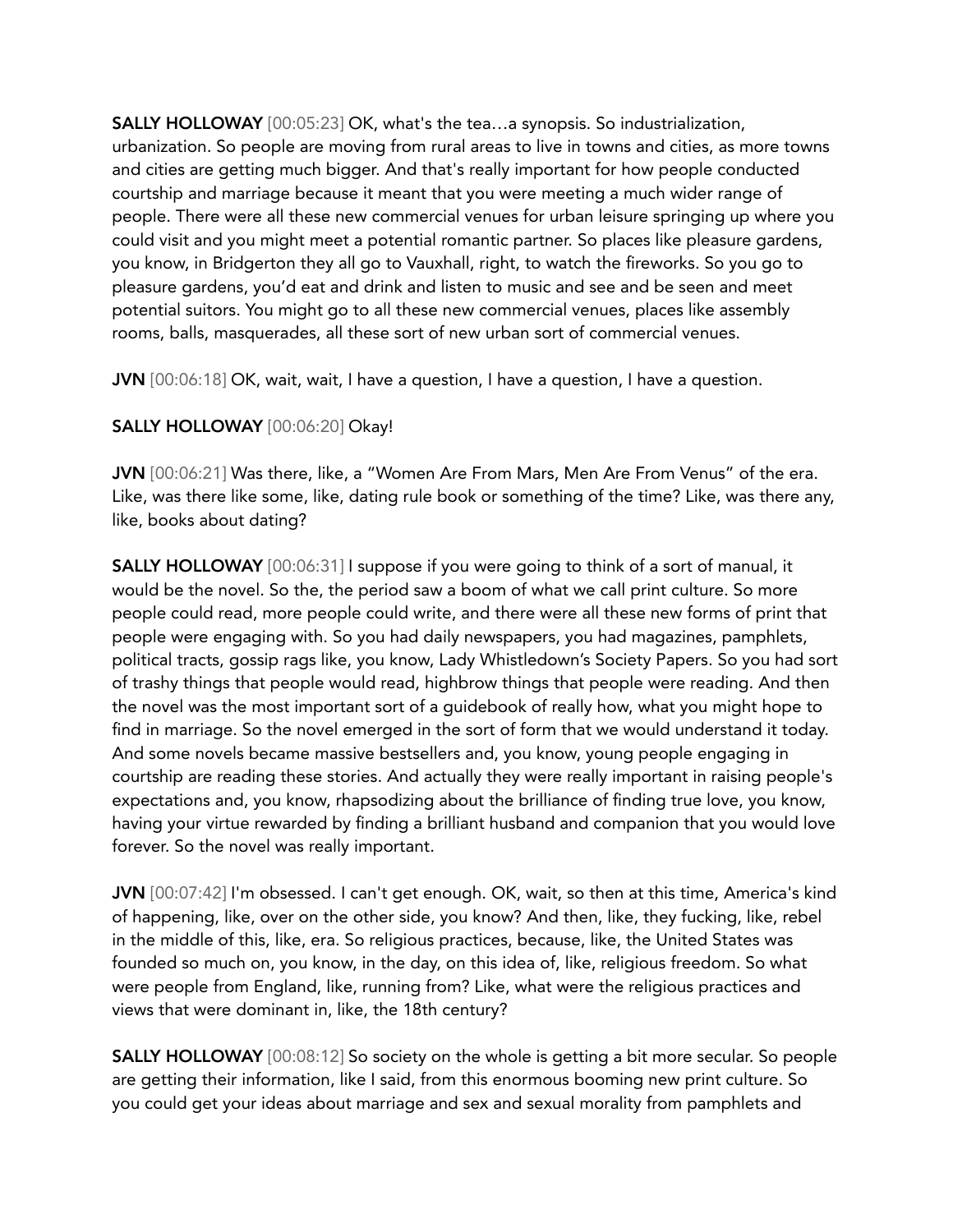magazines and newspapers and novels, as well as the teachings of the church. But it's still a Christian society, so people's beliefs about the purpose of marriage and why they should get married and what marriage was for was still very much influenced by the teachings of the church. So the church held that some marriage was the proper site for sex, for procreation, and for long term companionship. So marriage was still very much the building block of society. And that idea had, you know, a religious foundation. So people's ideas about the sort of philosophy behind marriage was shaped by religion, and also in a practical sense. Because, you know, everyone's going to church on Sundays, and the church is a good venue for meeting a potential spouse. So you might walk to the church with someone that you are interested in, you might sit in a pew nearby and then make plans, you know, to have tea with them and their families after. So the church was important both sort of philosophically and morally, but also in a practical sense because it was a meeting place between people in a community.

JVN [00:09:36] So, and because this is taking over, like, such a large time from like the 1680s to the 1830s. And I would imagine that as you get into like, you know, way before this with the 1400s and 1500s and like and you know, even earlier, it's like harder to document because there's probably, like, less surviving material around, like, courtship and love and stuff. But, like, what was the evolution of marriage just within, like the Georgian era, like, from, you know, 1680s? Like, does it become more solidified as issues of like like society become more important, like, you know, marrying or, like, you know, not marrying someone who was, like, not for, like, the same like social circles as you like giving kind artists, which, you know, not to switch continents but giving, like, the Gilded Age vibes, like, "Oh, it's not the right society," but whatever, like, you know, that accent was that America in the eighteen hundreds, you know?

SALLY HOLLOWAY [00:10:31] Well, the really, really important ideal was marrying for love. So everybody sort of in the Georgian era, they were influenced by this enormously important idea of marrying for love.

JVN [00:10:44] Cause what was it before that?

SALLY HOLLOWAY [00:10:46] So marriage was always associated with love in some way. But what was so different in the Georgian era was there was this sort of insistence on love before marriage. It couldn't just be something that developed later. So writers like Rousseau were arguing that having love before marriage was the law of nature. It was. It was enormously important. And there was this sort of celebration, idealization, valorization, you know, love in marriage became, this hugely celebrated goal. It took on a brand new cultural importance, a cultural weight that hadn't been there before. And so the novel, novels like Samuel Richardson's Pamela, they presented this idealized view of, the full title is "Pamela: Or Virtue Rewarded." And so Pamela, the heroine, she fends off all of her master, Mr. B's, attempts at seduction. And then at the end, she's protected her virtue and she's rewarded by a loving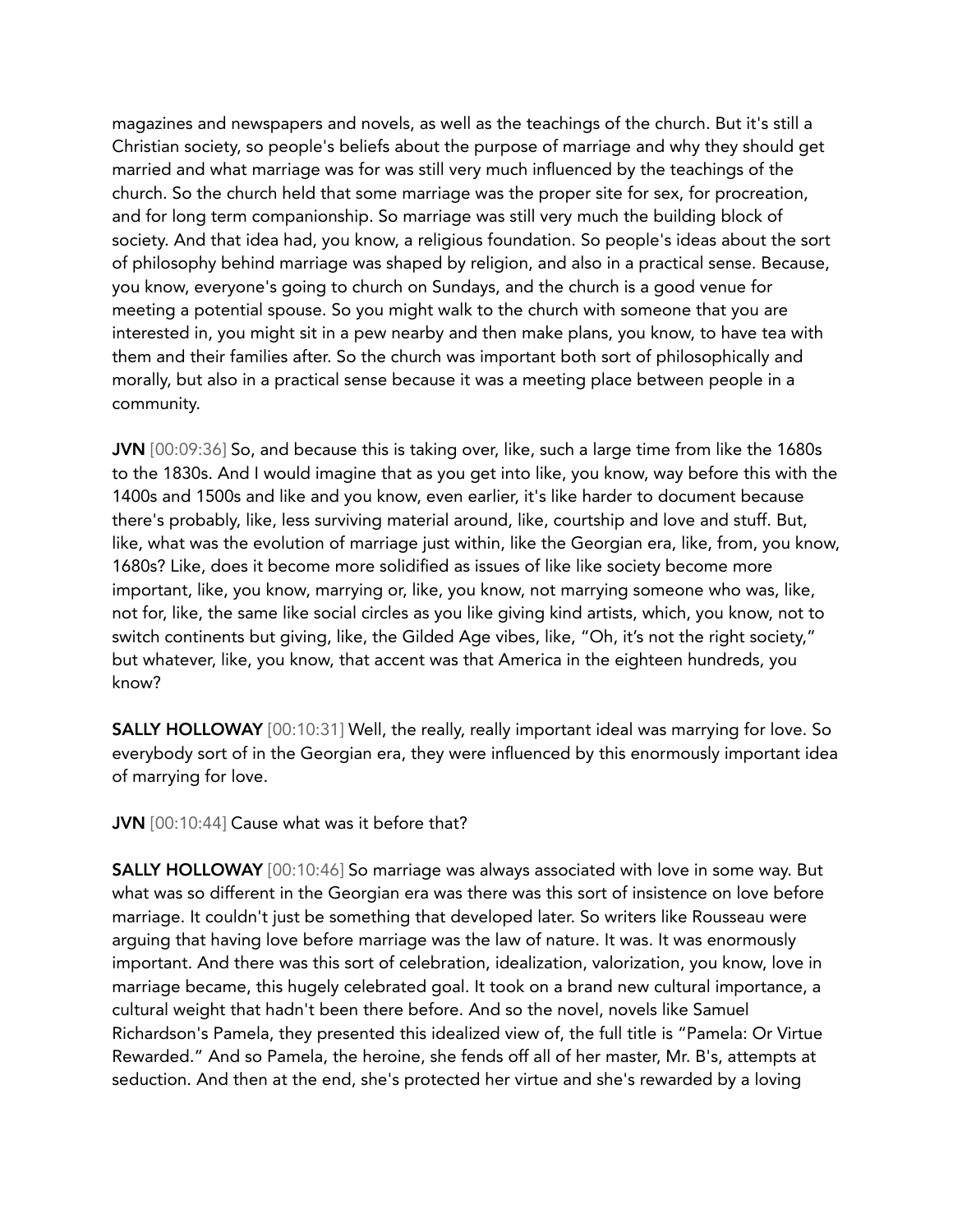companion at marriage. So having love in your marriage was an enormously important goal that was propagated through novels.

JVN [00:11:57] So basically, novels were kind of, like, the longform Twitter of 18th century and love was trending, like, marrying for love was really, really, really trending.

**SALLY HOLLOWAY** [00:12:08] It was really, really, really trending. Yeah, but in different, you know, all different genres as well. So that's in the novel. But also love was really important in philosophy. Love in this period is not just a sort of fluffy ideal, and it's also bound up in hierarchies of power. So men talked endlessly about the strength of their feeling. You know, it was men who had access to the language of love. There are enormous hierarchies involved here at every single stage. So women had to remain chaste and modest and virtuous, whereas it was men who wrote and wrote and wrote and wrote at enormous length about the strength of their love, and also their enormous hierarchies of, of race and of what country you are from. So Europeans were arguing that because they were marrying for love, that was a sign that they were a "polished nation." It was a sign that they were a "civilized" society. So they're using love as a philosophy to separate themselves from everybody else. They're saying, "We're marrying for love. It shows we're civilized people, we're people of feeling. Whereas, you know, other nations where men and women might be a bit more indifferent to one another after marriage, that is a sign of barbarism and savagery." So love, you know, was as an important idea or philosophically as well and how they sort of exercised power. How men exercise power over women and Europeans, exercise power over everybody else.

JVN [00:13:39] And how cocky to think that other cultures weren't marrying for love also, like, or that that was like an idea that was, like, exclusive to this, like, school of thought. So women must remain. I never know how to pronounce that, is it you, but you said che, chast, chaste, chaste?

## SALLY HOLLOWAY [00:13:58] Chaste, chaste—

JVN [00:14:00] Chaste, I never know! In my head I always get to that, it's like how I pronounce, like, Sirius Black "Sirus Black" but until I saw the movies, you know, I never knew how to pronounce it. But that's, like, not being able to read versus not knowing how to sound something out. So, defending their virtue. Is that, like, defending their virginity, like, only ever sleeping with one person, was there, like, a really heavy emphasis on that?

SALLY HOLLOWAY [00:14:21] Yeah, enormously. So there was a very clear sexual double standard. So, you know, the 18th century is generally understood by historians as the first great sexual revolution. So sex was increasingly understood as something enjoyable and pleasurable. It was something natural. But there are clear hierarchies in that, because it's men who are, you know, going around and sleeping with prostitutes and so on. But for women, you know, their virtue was absolutely everything and know you didn't want to be courting someone for too long before marriage because you might find that your virtue was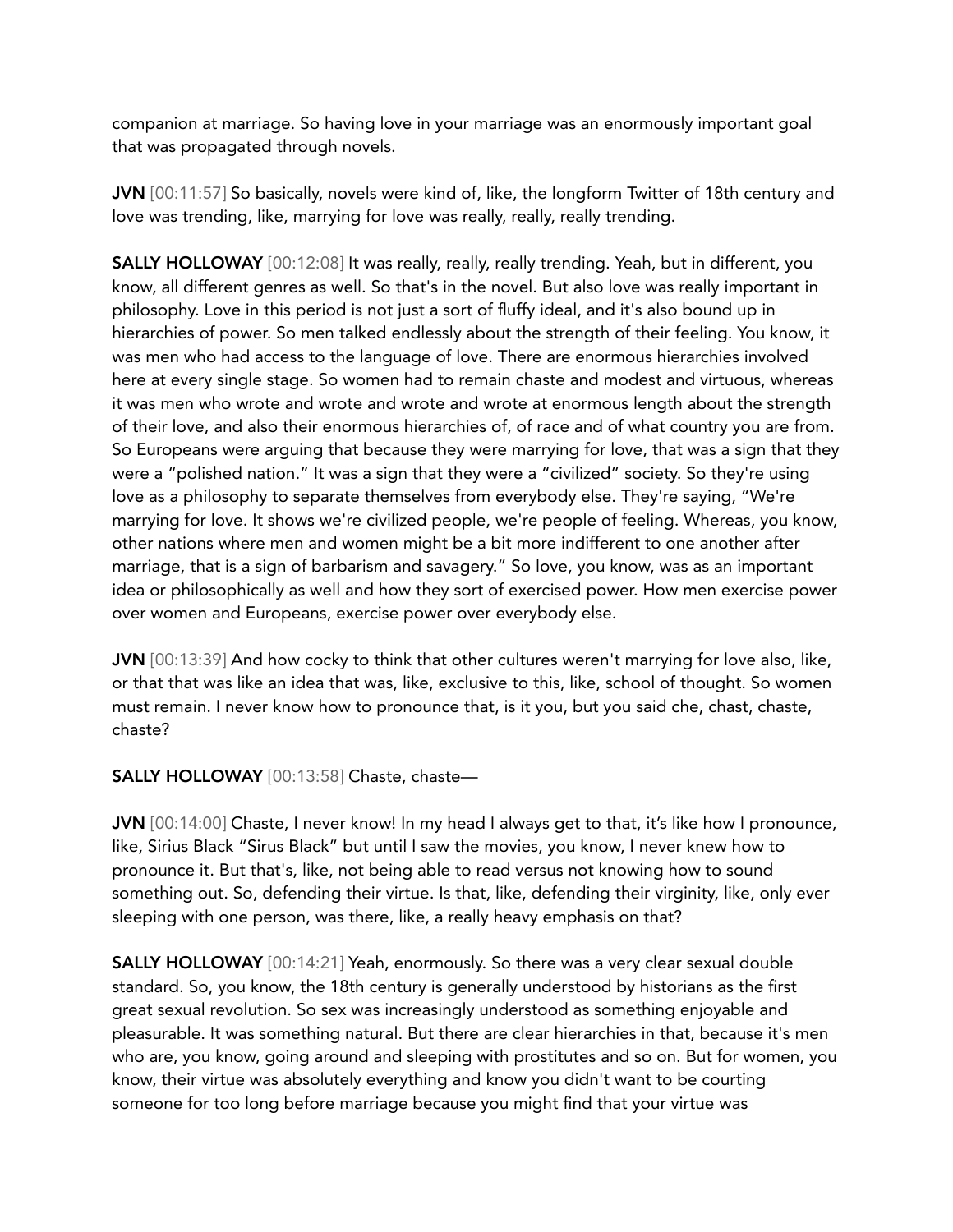compromised in the meantime, and it might ruin the match for you. So for women, you know, virtue was everything and you know, you see that in Bridgerton as well, you know the importance of resisting the danger of seduction.

JVN [00:15:10] And so does that mean that, like if you courted for too long and you did it, the guy might be, like, "Oh, she didn't have virtues, so now I can't be with her!" Then would she get like a scarlet letter? And then he wouldn't, and then he could just move on and it was fine. But maybe he was, like, the guy who instigated it. And the lady was, like, "Now I don't even really want to but okay, fine, I'll S your D." And then he was like, "Slut!" and then she didn't even get to go like, S anyone else's D?

SALLY HOLLOWAY [00:15:38] I mean, so what's interesting is that we know that the population was growing enormously during this century, so more people were having more sex, they were having procreative, penetrative sex. The population is growing. So actually in the later stages of courtship, sort of "ordinary" women, once they felt secure, once a man had announced himself, he proposed, you considered yourself engaged to be married. A lot of people were having sex in the later stages of courtship. And we know that because up to as many as a third of brides were actually pregnant on their wedding day. I'll show you actually, I have a really interesting print, which I'll show you. I'll share my screen. So this is a print. It's called "The Unwilling Bridegroom, or Forc'd Meat will never digest." Can you see that?

#### JVN [00:16:26] Yes.

SALLY HOLLOWAY [00:16:27] And it shows. So she's pregnant and the groom is being shoved up the aisle by an usher being, like, "Well, you've impregnated her. Now you've got to marry her. You know, you can't have men, you know, impregnating women and then and then leaving their illegitimate children, you know, the responsibility of the parish." You know, that's what it says "Forc'd Meat will never digest." You know, now now they've had sex. Now she's pregnant. It's his responsibility to look after her, whether he wants to or not.

JVN [00:16:59] And ultimately, what we probably know is that people have always been doing it regardless. So it's, like, how do you, how did they get away with it? How did they, like, you know, work with the consequences of, you know, what was going on? Which is so, that's so much to, to kind of handle. So if, and some of that is like, you know, some of the consequences, like, we're talking about, like, babies. So what, like, what could they do to prevent having babies? Like what contraception is available in, like the seventeen hundreds and eighteen hundreds?

SALLY HOLLOWAY [00:17:37] Well, I'll show you. So these, on your screen now. Can you see that? They're 18th century condoms!

JVN [00:17:47] Okay! Sustainable. Reusable. They're still intact.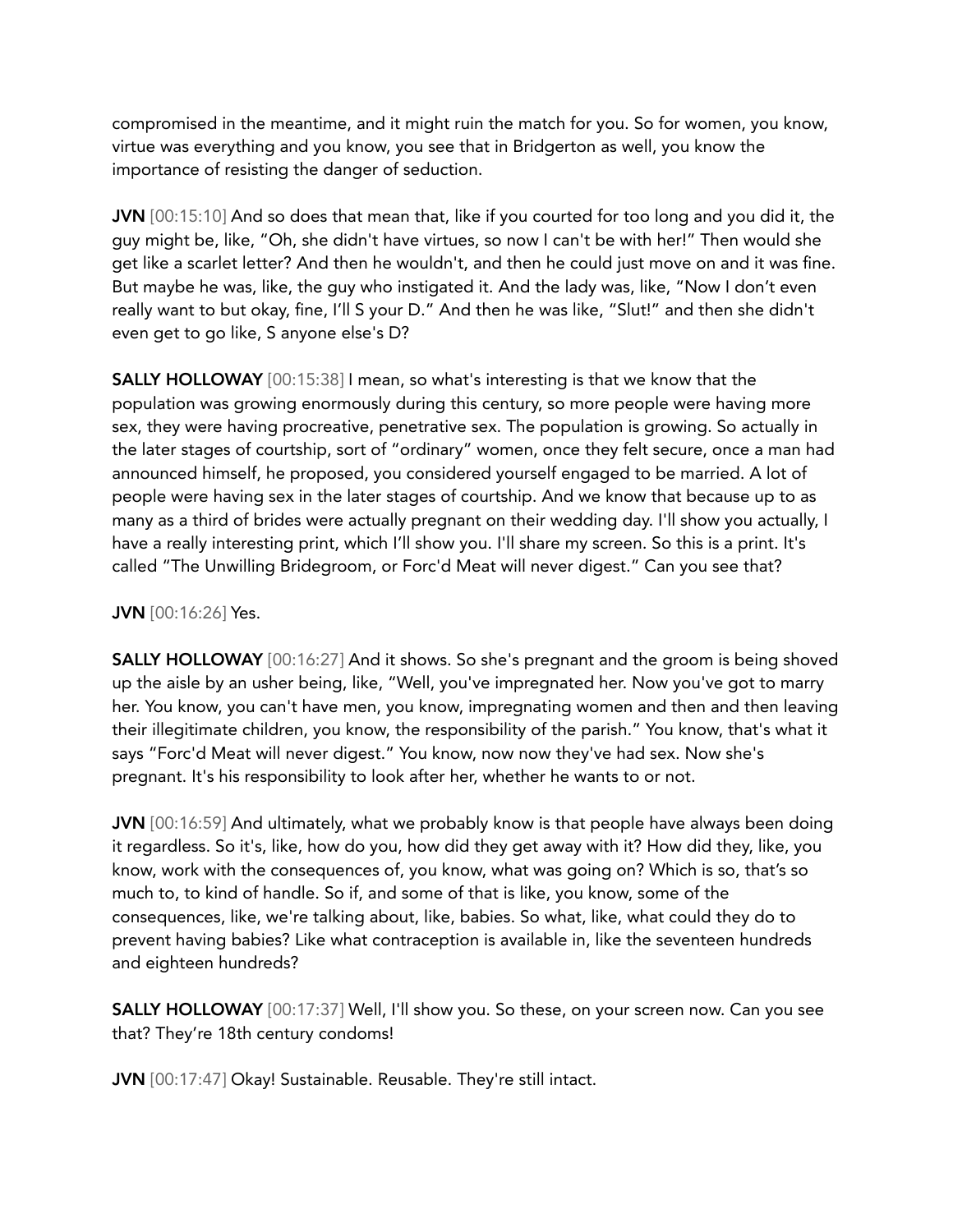SALLY HOLLOWAY [00:17:51] know, I know, reuse and recycle, right? So these are 18th century condoms. They were reusable. And so men would tie them on at the base with a ribbon. And then you'd use it, empty it, wash it, and then just go use it again. And you know, it was reusable. And we know that men used them. They described it as their "armor to protect their machine."

JVN [00:18:16] Armor, to protect their– I wonder how effective they were.

SALLY HOLLOWAY [00:18:19] I mean, not very effective. I don't know.

JVN [00:18:22] Like, was there anything else that they could do?

SALLY HOLLOWAY [00:18:26] Withdrawal.

JVN [00:18:28] Oh, yeah, that method. Wow, that old chestnut, as my husband would say. OK, so because love is so important in this time and also, I just got to–, what about gay stuff? I mean, I can't, what about gay sex? What do we know about gay sex in the times, were there any, like, hot gay stories?

SALLY HOLLOWAY [00:18:52] So a a lot of historians argue that the news of sexual freedom of the 18th century, it extended to some extent to gay couples.

JVN [00:19:01] Was there gay couples, that were out?

SALLY HOLLOWAY [00:19:403 Yeah, yeah, yeah. There were loads of gay couples. But not, I mean, I wouldn't say "out" in that way. You know, being gay wasn't an identity category in the way that it is now. It was more about behavior.

JVN [00:19:15] But people kind of knew, like, on the, like, they're, like, "Oh, like those people living on that corner street house together, like, they're probably, you know, that aren't married…." Like, there was some, like, people who are assumed to be in queer couples at the time.

SALLY HOLLOWAY [00:19:27] Yeah. So what's interesting is that we know about, you know, some romantic relationships, say between two women. And interestingly, they sort of navigated their relationships using a lot of the same rituals that the straight couples were using. So they sort of appropriated these rituals from the church, rituals of marrying, and applied them to their own relationships, even though that didn't give them any sort of legal basis. So we know of some couples of women, who one of the women would buy the other a ring and they'd turn it on one of their fingers and make a pledge, you know, to be together forever. You know, even if it wasn't in front of the church and they'd still, you know, refer to one another, you know, as a "help meet." And, you know, they, they did have long term partnerships, but it wasn't open and public in the same way, obviously, and it wasn't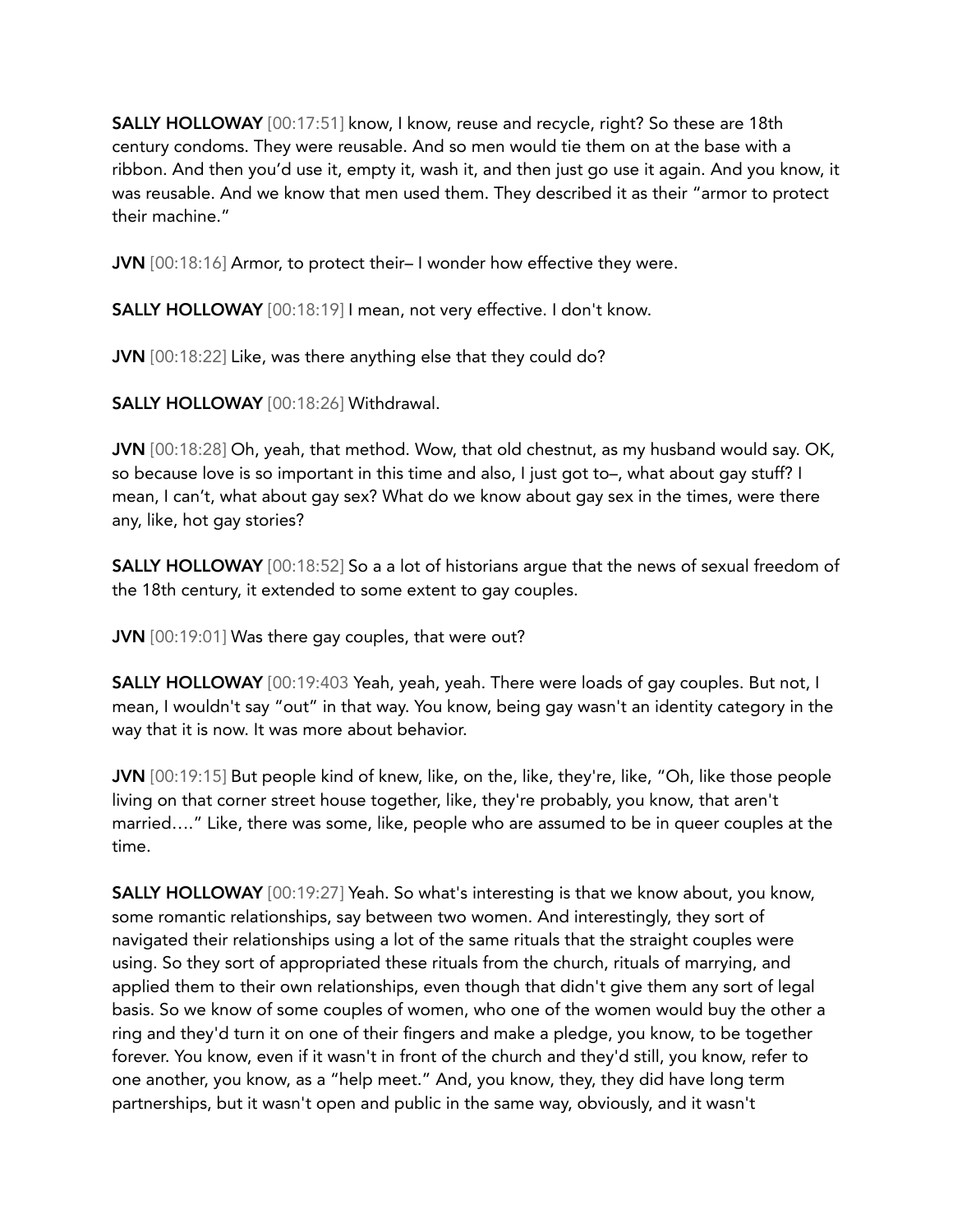recognized by the church. Of course, you know, that there had to be much greater secrecy and much greater care involved. But we, but we do have some evidence, of women especially, conducting these romantic partnerships and engaging in these same sorts of rituals. And, you know, for men as well, there was, there was a thriving gay subculture in 18th century London. So men could go to these places called molly houses, that were in taverns or private rooms, and they would have these ceremonies called marrying ceremonies where they would dress in drag and then have a sort of mock marrying ceremony, like, sending up the customs of the church before having sex. And so you would, so you can say to some extent, yeah, there is, you know, the freer sexual license for this thriving, urban gay subculture. But also there was a big police crackdown on molly houses during the same period.

JVN [00:21:21] Oh yeah, tell me what happened.

SALLY HOLLOWAY [00:21:23] Yeah, the most famous one is Mother Clap's Molly House. But there were, there were raids on it, you know, in the 18th century and Mother Clap was, you know, put in the pillory.

JVN [00:21:33] What's the pillory?!

SALLY HOLLOWAY [00:21:35] When you're sort of publicly shamed in front of the whole community.

JVN [00:21:38] OK, so because love is such a, you know, confounding thing, how did people understand love at the time. Like, was it all defined as, like, a religious-based love or were there–, obviously, we were just talking about queer loves that were defined outside of a religious sense that, you know, mirrored it in certain ways, made it their own. How was love defined at this time?

SALLY HOLLOWAY [00:22:03] So love was understood as a long lasting, powerful passion of the soul. So people thought love was so formidable in its power, you know, it was almost impossible to capture in words. And it was definitely shaped by religious maxims, like I said. It was shaped by couples in the Bible like Adam and Eve, and Rebecca and Isaac, and Ruth and Boaz. One of the men I studied in my book, he described love as "an inexpressible power that moves all the faculties of the soul. It's a celestial spark. The finishing stroke of heaven, the polish of existence." So it has an almost religious importance, love in this era.

JVN [00:22:45] And then what about like the physical understandings, like, was sex so closely associated with love here, too?

SALLY HOLLOWAY [00:22:55] Yes. So, you know, the church held that marriage was the proper site of sex, procreation, and long term companionship, and the absolute pinnacle of married love was was to produce children. But I mean, love itself, you know, you even, before having sex, you showed you were in love with another person through all these different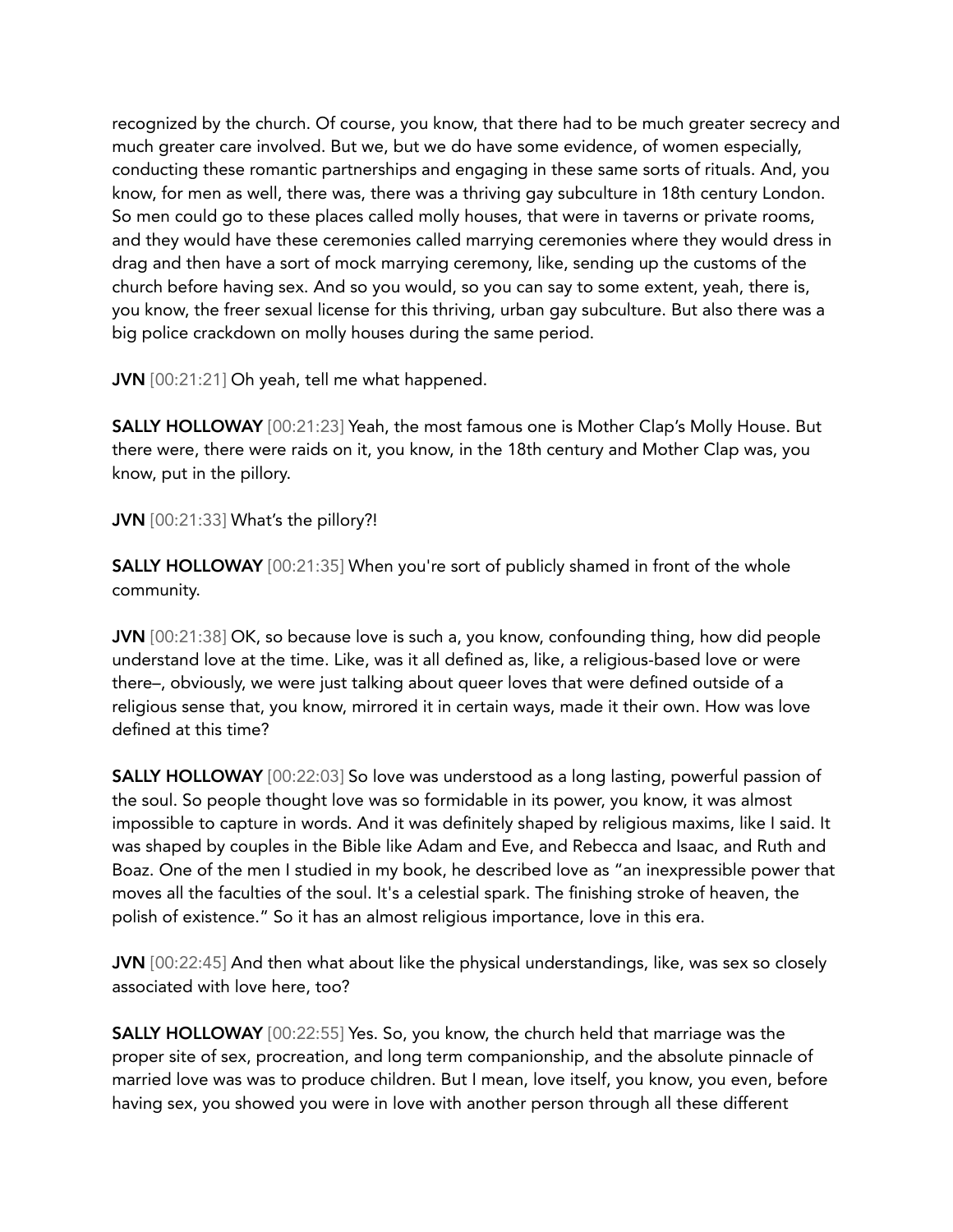physical symptoms. Okay, so you showed you're in love through the body. So a person in love with someone who was sighing, blushing, swooning, you know, in Bridgerton, Cressida Cowper swoons? So you see, the swoon as a powerful sort of act for women showing their sensitivity, that their capacity for feelings. So they're sort of swooning and dreaming of loved ones and sighing. But it wasn't enough to just do it on your own. You know, you have to communicate that with whoever you were dating. So people would write letters saying, "Oh, you know, I'm sighing." You know, just doing, you know, doing their sigh in writing, it's a sort of sign that they were in love, you know, so "I've got the physical symptoms," displaying them through the body to show people know that you are in love.

JVN [00:24:08] Ah, I love that. How does, like, love in this era, in the seventeen hundreds apply across classes? Like, if you were seen as someone who had less resources, if you didn't have, your family didn't come from, you know, money or the aristocracy, were you kind of, like, more allowed to be a slut or, like, more allowed to be more–, excuse me, not a slut. But were you allowed to like, be more free and not like, you know, restrained to those rules so much as people that were, like, in the upper classes or, like, Royal Society?

SALLY HOLLOWAY [00:24:40] Yeah, I mean, as always, you know, it was a really good time to be a rich, straight white man. So the rules really, you know, you have so much freer sexual license if you were a member of the aristocracy, if you were enormously wealthy, you had much greater freedom to to do what you wanted.

JVN [00:25:01] Oh, I thought, maybe if you, like, didn't have all those people watching you? What if you wanted to be or, what if you were, like, gay. Was it better if you were, like, not in the aristocracy. So you could kind of just like, go like, fine, like your perfect, like, boyfriend and then you could just like, go save up for like a farmhouse somewhere?

SALLY HOLLOWAY [00:25:18] No, I mean, people, people had much greater sexual freedom if they were, members of the nobility.

JVN [00:25:24] Interest. So, OK, so then at the beginning of this era, what did romantic love look like? Like, how was, the beginning of the 1700s kind of different from the beginning of the 1800s?

SALLY HOLLOWAY [00:25:39] So at the beginning of the 18th century, the most influential model for expressing romantic love was courtly love. And so under the culture of courtly love, a man would present himself as a sort of, like, a knight. It's also known as heroic love. He's sort of a suffering, dashing knight who is pained by trying to win the hand of a fair lady. I can read you actually, I have a letter here, I'll show you. Can you see that?

JVN [00:26:09] I still only see condoms. I just see varying sizes of 1700s condoms.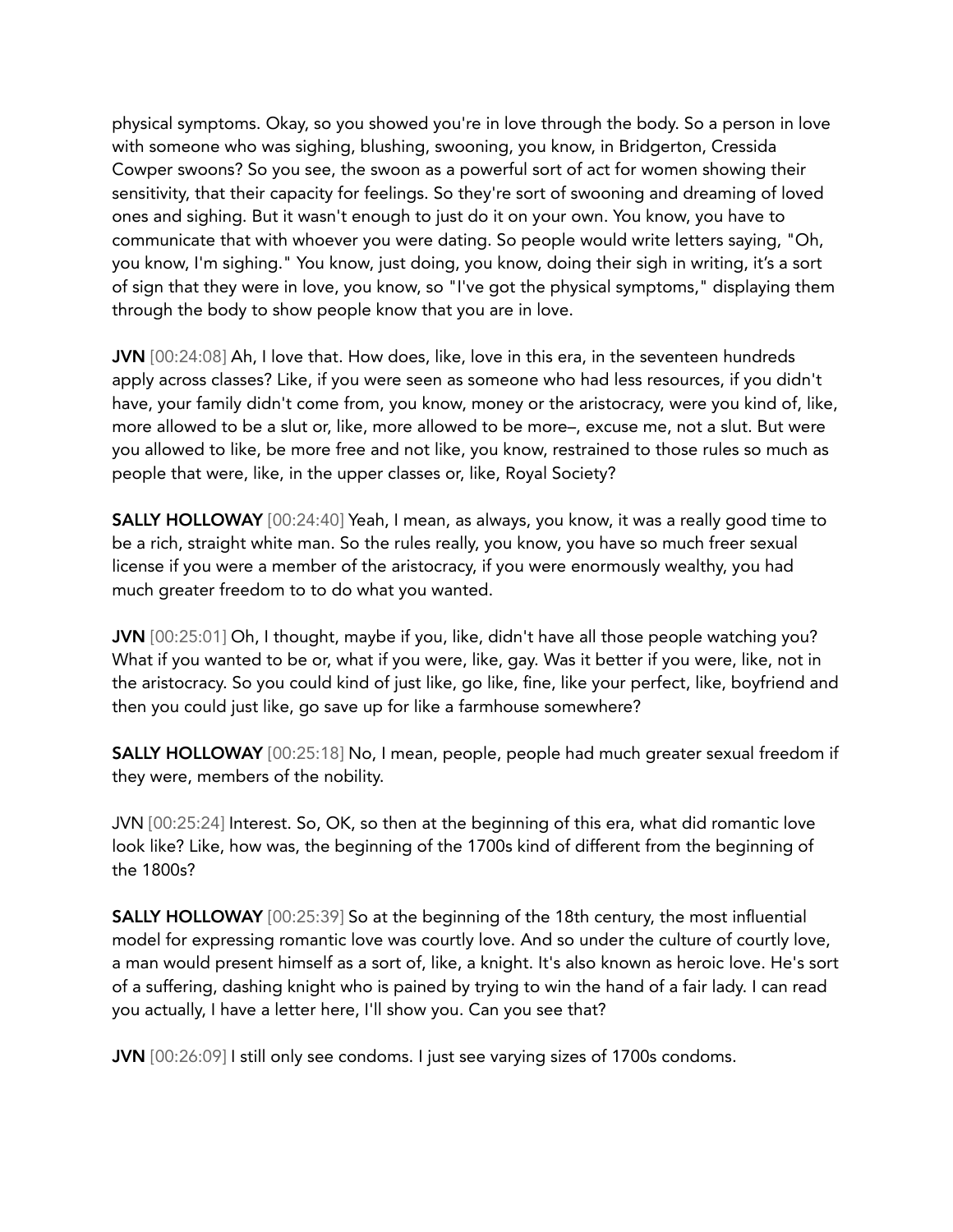SALLY HOLLOWAY [00:26:15] I've had these condoms on my screen for, like, the last 20 minutes! So what I've got here is, this is a real love letter that was written from a man to woman in 1714. And so this is the language of courtly love. So, he says, "But sure, my charming conquest cannot be so cruel, were she but sensible, what an unusual disorder she had occasioned." So that's love, the unusual disorder. "Sure, she would have some tender thoughts to allay it. I languish by an intolerable and yet pleasing wound." So that's love. Love is the intolerable and yet pleasing wound. It's something that, that's wounded as him that he's suffering from. So that, that is the culture of courtly love.

JVN [00:26:55] He has great handwriting.

SALLY HOLLOWAY [00:26:57] Yes. Yeah, it's very flowery. And you can see his signature as well. At the bottom, it's all sort of swirly.

JVN [00:27:04] Yeah, he's really, like, no typos. He has really had to be like, you know, intentional. What about, like, being able to, like, marry for love outside of your social class, like what if there is someone who is from, like, the aristocracy, like, a man who fell in love with, like, a woman who was? I don't know, like, someone who worked within the house, or someone who was, like, a lady's maid or was that ever allowed? Was that seen as, like, a cool thing if, like, a woman was able to like, move up socially? Or was that just completely impossible?

SALLY HOLLOWAY [00:27:39] It wasn't impossible but it was, it definitely wasn't a cool thing. So I think one historian described it really well. She described it as a sort of "willing drift" into a suitable alliance. You only met sort of broadly sort of "suitable" people, so you were sort of shepherded through social events as a courting man or woman. So all the different people you were meeting with sort of broadly suitable. And so people are marrying people from their own social bracket. So gentlemen are marrying gentleman's daughters, manufacturers are marrying manufacturer's daughters. You know, you don't typically have massive class disparities in the making of marriages. And so, you know, people are, people are marrying within their lane very much.

JVN [00:28:24] Because there just wasn't even a place for social interaction between them? Because you were either going to take nice ass masquerades that, like, big, nice places or, like, more, like, taverny, like, local places that just depend on, like, what your family did for a living?

SALLY HOLLOWAY [00:28:37] Yeah. I mean, it's this sort of the same as today, really. I mean, you don't get, you know, enormous examples where everybody who's super rich is marrying people herself or poor because, you know, you're not moving in the same social circles. So people are generally expecting to marry someone of a similar social class. And, you know, you might think, "Oh, today we live completely outside of all of those rules." But if you actually look at most people's relationships, you're, you're typically sort of following your own class, broadly speaking, although, you know, some very, very, very wealthy men, did you know, did marry their, you know, their servants. But I mean, it definitely wasn't the norm.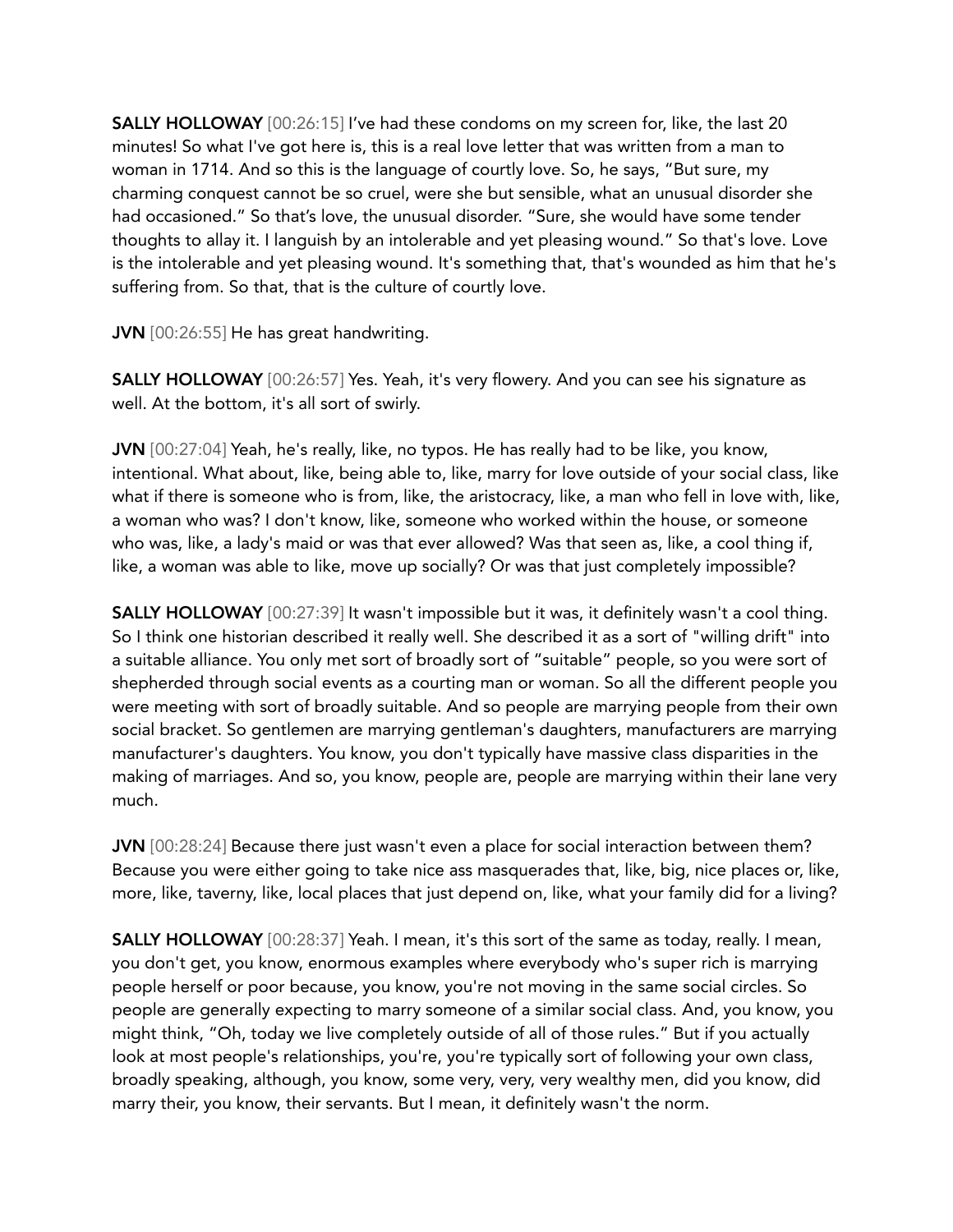JVN [00:29:12] And then how does it start to shift as we approach the 1800s, like, what starts to change?

SALLY HOLLOWAY [00:29:19] The key shift here is the culture of sensibility. So it's enormously important in shaping how people approach their romantic relationships. And it was a movement across sort of culture and philosophy, and art and music and literature. So to be a person of sensibility, you were in touch with your feelings. It was to be a man of feeling or a woman of feeling to be in touch with your emotions, to be someone who was sensitive, who could display their feelings through, you know, blushing and sighing and so on. I can show you, actually, I have a great print. Can you see? Can you see this?

#### JVN [00:29:56] Yes.

**SALLY HOLLOWAY** [00:29:57] So this is, this is a picture of two lovers, sort of influenced by sensibility. So you can see they're crying because they're so emotional, because they have so many feelings and they're showing them through weeping. So it's a picture of a man and a woman. They're both holding massive, oversized handkerchiefs to their eyes. They're dabbing their eyes, and it's called "Sympathetic Lovers." It says "The Sorrows of Werther I've read." So that's, that was a really important bestselling novel. He says, "Miss Sukey, believe what I say. I'll never get him out of my head. I've cried like a child all day." So it's this emotional excess, this sort of over the top feeling. And she says, "Oh Tommy, you know, my poor heart is by sympathy rendered so fine his name does such feelings impart, I must mingle my sorrows with thine." They're crying. They're weeping. They're so sensitive. They're so emotional. And so they're showing in a theatrical, over-the-top way, because it was a satire, it's showing the fact that they're people are feeling and therefore they're in touch with their feelings. They're emotional, they're virtuous and morally upright, sensitive individuals.

JVN [00:31:01] And what kind of ushers in this, like, more and more over the top, like, must find love. We've mentioned a little bit before, but I know there's, like, more there. There was, is it more people are, like, learning to read? Is that why, it's coming, like, because people are really wanting it, because it's like going viral? It's, like, the whole trending thing?

SALLY HOLLOWAY [00:31:24] Yeah. Yeah, it's, it's a really popular social movement, so, yeah more people can read more. People can write. If you couldn't read or write, you know you could go to a scribe and pay them and they would write a letter for you in this style. So even if you couldn't read or write for yourself, you could get someone else to do it, so you still might have access to their sort of culture in a different sense. But yeah, more people are reading, more people are writing and actually writing letters becomes essential in how people form relationships. So courtship letters became a really, really important way that people navigated their relationships in this era. And you were, women didn't just correspond with anybody in this way. It was a really big deal. You know, if a man wrote to her and said, "Oh, please, can we enter into a correspondence?" If she said yes, that signified that they might soon be engaged.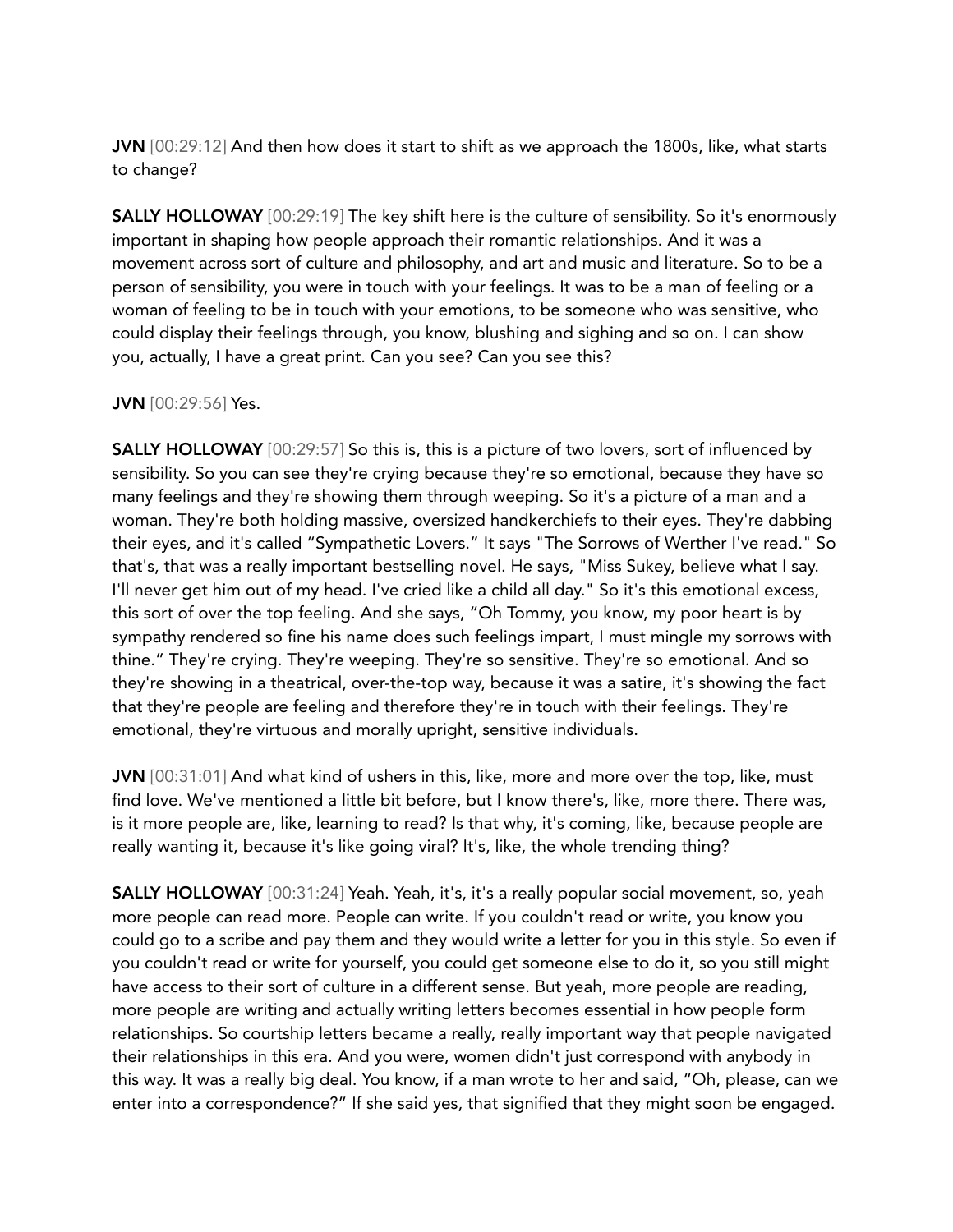So the letter is a really, really, really important space where people expressed intimate emotions.

So people are, it's encouraging them to express sort of their deepest feelings. It was this sort of revelatory genre. You couldn't be very businesslike in your love letters. You couldn't just write anything. You know, the expectation was one of sort of self-revelation and bonding by sort of talking about your feelings and your character and what you hoped to, hoped to find from a spouse, what you hoped to get from marriage. And, like, in this print, the Sympathetic Lovers, is influenced by novels. So people sent novels to each other as a gift. The feminist philosopher Mary Wollstonecraft, she sent the novel Rousseau's "Julie," a massive bestseller. She sent it to her suitor, William Godwin, with a note that said, You know, "I want you to read this so you can learn to talk about your feelings a bit more," you know, she said, "I want you to give me a bird's eye view of your heart." So it's novels and it's letters that's really encouraging and feeding this culture. This, this whole all focus on, on revelation and sort of talking about your feelings so openly.

JVN [00:33:31] So they're all relying on letters. So, like, how long did it take to get a letter in the 1700s and 1800s?

SALLY HOLLOWAY [00:33:38] So the post was getting much quicker, so there were several posts a day. Increasingly, they were going with much greater speed. You had mail coaches starting to be used. You had a much more reliable road network. So people knew when the post was due and they would write up to that second and knowing which post it was going into, then you could receive it the next day. And even, actually if people, even if people were going to see each other the same day, they could still write a letter and drop it off by hand, because I think there were things that you could write in a letter that you might not say in person.

JVN [00:34:14] Ah! So that's when you're, like, "I really fancy the pants off you," like, you would say that in a letter, but you wouldn't say it in real life.

SALLY HOLLOWAY [00:34:22] Well, a man might say it in a letter. A woman would never, ever have put something like that in writing because it might, if anyone else got hold of the letters. Well, if the relationship was then broken off, you know that would, you know, irreparably damage her virtue. So it was for men to make those over-the-top statements of love.

JVN [00:34:40] What about, like, marrying someone from a different city? What if you, like, were from Manchester, but you went to London for a summer to like, meet your cousin or something? Like, how long would that post take? But is it still like, not super common, like, marry someone, not from your city because of just the nature of communication and stuff?

SALLY HOLLOWAY [00:34:58] People were typically from similar areas because, yeah, that's how you meet people. But people were traveling, you know, staying with family members in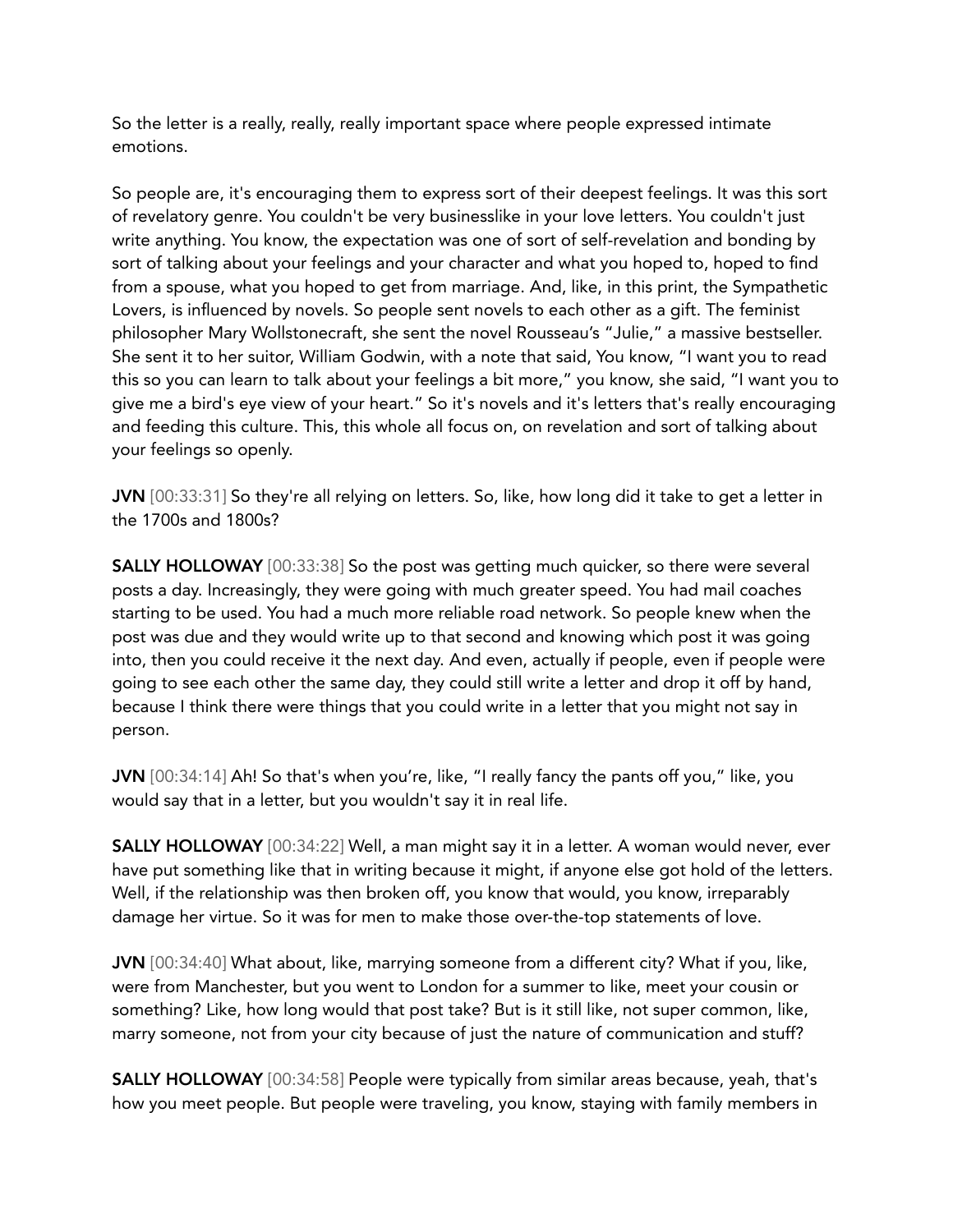different parts of the country. But yeah, broadly, you were courting people of your similar geographical area, similar class status.

JVN [00:35:16] Cause you were saying, like, industrialization earlier is happening a lot in, like, you know, late 1700s, 1800s. What does, like, trade and the economy have to do with this continued obsession with love?

**SALLY HOLLOWAY** [00:35:32] It meant that love was increasingly commercialized in the 18th century. So this is the period that saw the invention of the Valentine's card as a commercial object. So increasingly, you could buy romantic gifts and tokens from a shop, so you didn't have to make them yourself, and you could go shopping. So the verb "shopping," "I'm going to go a-shopping," was coined in this period. So you could go to shops, buy love tokens without having to make them yourself, and there was an increasing range of things you could buy. You know, people were sending, you know, wide collections of stuff to each other. You know, they were sending gifts like, you know, garters and gloves and jewelry and rings and perfume bottles and flowers and sweets, you know, so such a greater range of things that people were sending. And it led to the development of a whole economy of love, of a whole economy of courtship.

JVN [00:36:28] So capitalism has been driving this thing for a minute! So in your book "The Game of Love in Georgian England," you focus on 60 couples, which it's just so fascinating, you guys. So how did you land on these couples and, and what's the range of lived experiences that they offer?

SALLY HOLLOWAY [00:36:50] So I traveled all across the country going to local record offices, and I collected letters that they'd written. So typically, lots more love letters survive by men. But I was trying to find collections where you've got both sides of a correspondence because women I think destroyed their letters much more, in a much more dedicated way. Because if, if a relationship ended before marriage, the ritual was for people to burn their letters. And that's what makes it really difficult as a historian, because all the ones that didn't go to plan. You know, you've got heavily redacted letters or the best ones have been taken out and torn up and thrown away or burned. So it's a lot of work, you know, rustling through the archives, trying to find all these places where people have kept their correspondence because people did keep them, you know, love letters were really, really, really important emotional artifacts. If a relationship was going well, you know, you'd keep your letters to reread them and as a sort of memorial to a really important time in your life.

JVN [00:37:51] So kind of, like, the best kept logs were the ones that you focus more time on, right? Is that fair to say?

SALLY HOLLOWAY [00:38:58] Yeah. Although, and also, as the 18th century went on, more and more letters have survived. People are corresponding more, they're writing at greater length, and saving their letters as, as treasured emotional objects.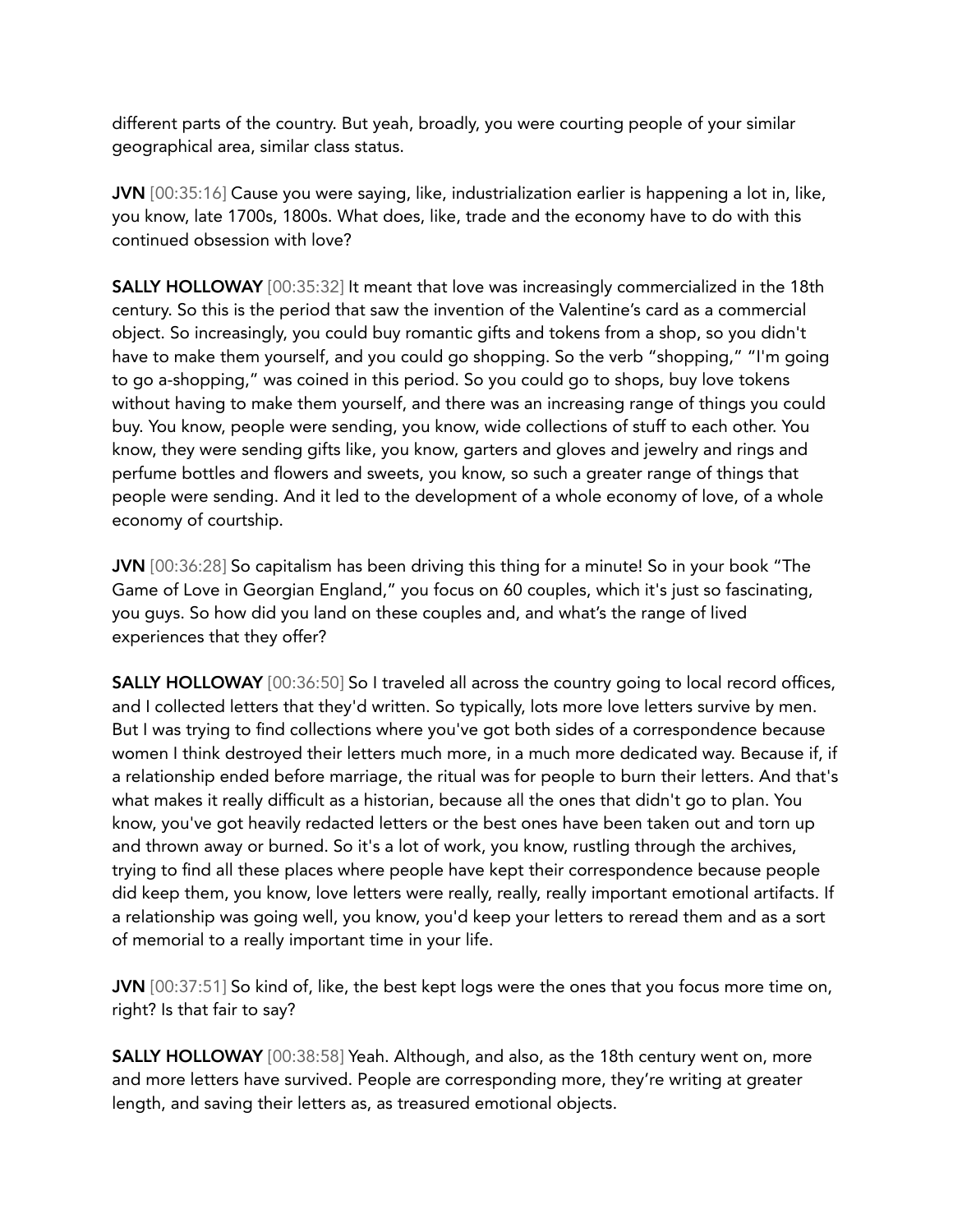JVN [00:38:09] And then what, like, what's like the range, the lived experiences of the 60 couples? Like, is any of them, like, super royal or any of, like, like, what's, like, the spectrum of people who you focus on?

SALLY HOLLOWAY [00:38:19] So broadly speaking, I'm looking at the middling sorts and the gentry. The middling sorts of people, like, you know, merchants, large-scale shopkeepers, manufacturers, lawyers, politicians, clergymen and then gentlemen and gentleman's daughters. And at the lowest level, I'm looking at people like laborers and wheel rights; at the absolute highest level, it's people, members of the nobility, you know, for whom it was really important that they made a good match with someone of the same social status, with their parents' approval, in order to ensure the continuation of, you know, the family dynasty.

JVN [00:38:59] Did any, like, really salacious love letters of, like, a marriage or, like, an engagement gone wrong live on both sides? Like, did any lady, like, not get to the burning fast enough or did she keep them low key? And then they came out later? Like, was it, like, what was, like, the most salacious, like, letters that you found?

SALLY HOLLOWAY [00:39:15] I found some women, it just didn't go right, you know, they got jilted and they just but they still couldn't bear to destroy their letters. So they kept them, you know, and they, and they never married, you know, so they could reread them as a sort of sad memento of a time when they were, they nearly made it to the altar. If it all went completely, kind of disastrously, dreadfully wrong and you're a woman, say you got jilted, you could sue the guy for breach of promise for damages to get money for your hurt feelings. And so in these cases, for breach of promise, we, people use their love letters as evidence, so we have letters that were read out in court. So that's another way in which this sort of evidence survives. So if you were absolutely on the precipice of matrimony and then a guy upped and left and jilted you, you could sue him for damages for your lost virtue, your lost chastity.

JVN [00:40:10] How often were those won, by the female?

SALLY HOLLOWAY [00:40:13] They were won quite regularly by women, but if a man brought it, he won a lot less because men were not seen to suffer so much when a relationship ended. And it was a bit more sort of, you know, chin up and get over it, whereas women were seen to suffer so much more because their virtue had been compromised. And also because, you know, women were seen as a physically more tender, more sensitive, more emotional, you know, women were thought to feel much more than men.

JVN [00:40:43] And why was marriage just so important in the first place? Was it because syphilis was deadly? And if you were, like, too much of a ho, you could die? Like, why were they so obsessed with it?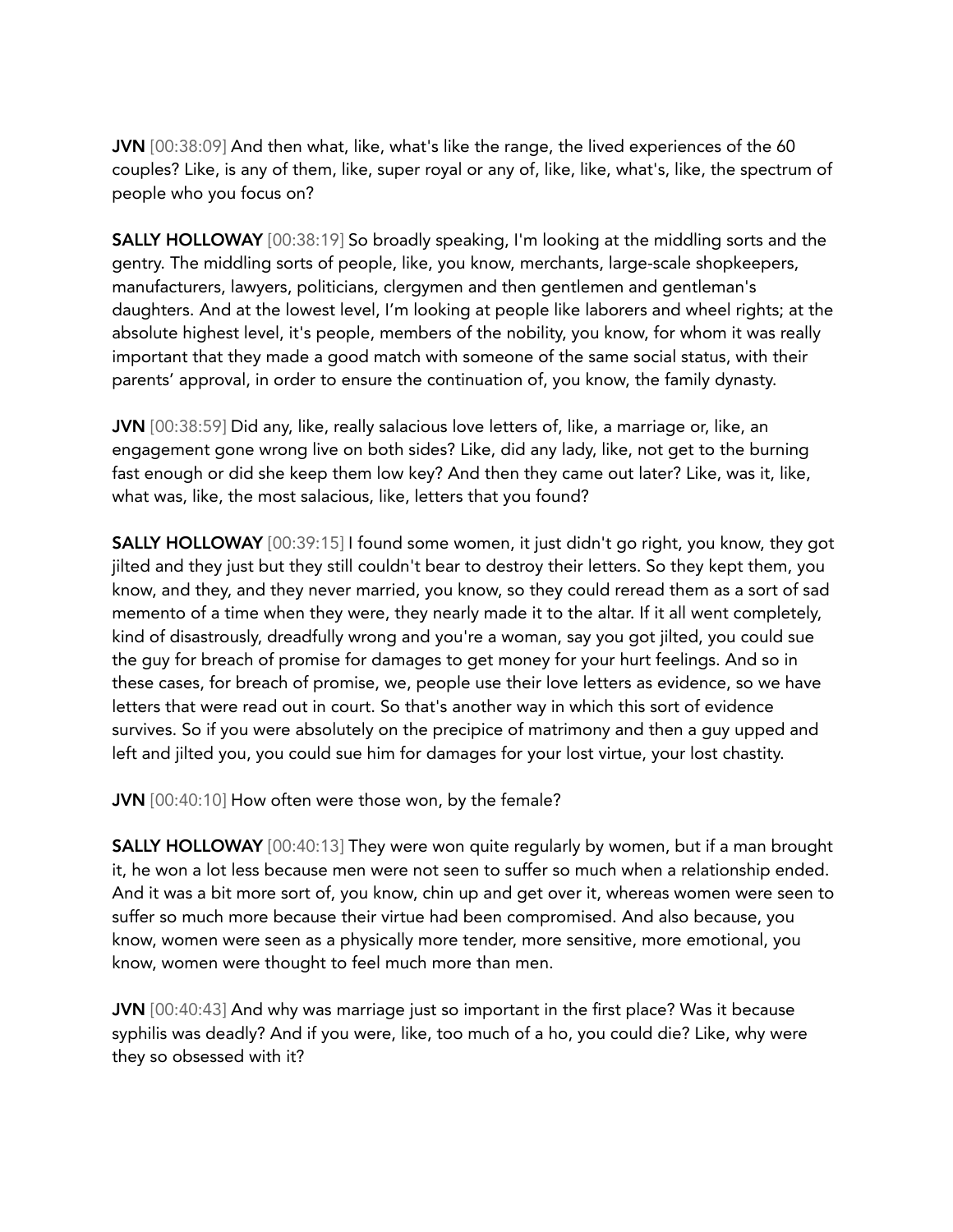**SALLY HOLLOWAY** [00:40:56] It was so important because it was the, the key building block of society. So to marry meant that you were an adult. It was a key marker of adulthood. You would marry. You'd leave your parental home upon marriage. You'd set up a new household, a new independent economic unit. And it was the proper site set for having children. And it was a marker of your financial independence and your maturity.

JVN [00:41:26] Oh, OK. So it's really important. And then OK, and then, how did people like to show their affection other than like swooning and sighing, like what was, like, the impulse buy gift of like be here to show someone that you were just like super in love with them?

**SALLY HOLLOWAY** [00:41:43 Well, I'll tell you, talk about impulse buy. This is really, I'll show you. Can you still see my screen? Can you see this? [CROSSTALK] Over the 18th century, increasingly there are these newly fashionable, sort of, like you say, sort of impulse buy type gifts, things that there was a new vogue for and everyone, you know, suddenly starts buying these things. And then, you know, a few decades later, they fall out of fashion again. So between about 1780 and 1810, the thing that is all the rage is the eye miniature. So this is what you've got on your screen now. So it's a painting that only shows someone's eye. OK. And you would wear it, and you would be the only one who knew whose eye it was. So it's sort of a secret. And, you know, even now, you know, we don't know who this eye belongs to. But you know, the goal is now you have a miniature painting of your lover's eye. You could wear it on your body. So symbolically, you've got something of their body on your body. So it's bringing the two of you together, and you could gaze at it to create and deepen feelings of love. And the eye was particularly important because the eye was thought to be the window of the soul or the window to the heart. So you gaze at, you know, this painting in someone's eye that no one else necessarily knew who it was and sort of renew your vows and you can see the eye here. Sometimes you get a bit of eyebrow or bit of their nose as well. But no, no more than that. The eye here is crying tears of diamonds. So it's probably a woman's eye, and she's crying these diamond tears to show her virtue and her purity and sort of the sorrow of separation.

JVN [00:43:23] Ooh, I'm obsessed with her. OK, so back to the letters, like, how did they build an affection or like, how did the stakes grow over time? And what's, like, the average length of a courtship in this time?

SALLY HOLLOWAY [00:43:38] So the average length of a courtship, I'd say, it'd be about two years. You didn't want it to be too long because, you know, a woman had to protect her virtue in the meantime. I mean, the longest ones I've looked at went up to about four years, and that was if a, if a man, if they were separated for a long period of time. So sometimes, you know, if a man's parents disapproved, they'd send him away to go on a Grand Tour of Europe, you know, and visit museums and look at ruins and paintings and so on. And then he'd come back. And if he was still really keen on her when he got back then alright, they could get married, or if a man was, you know, a soldier or a sailor or so on or was away on business for long periods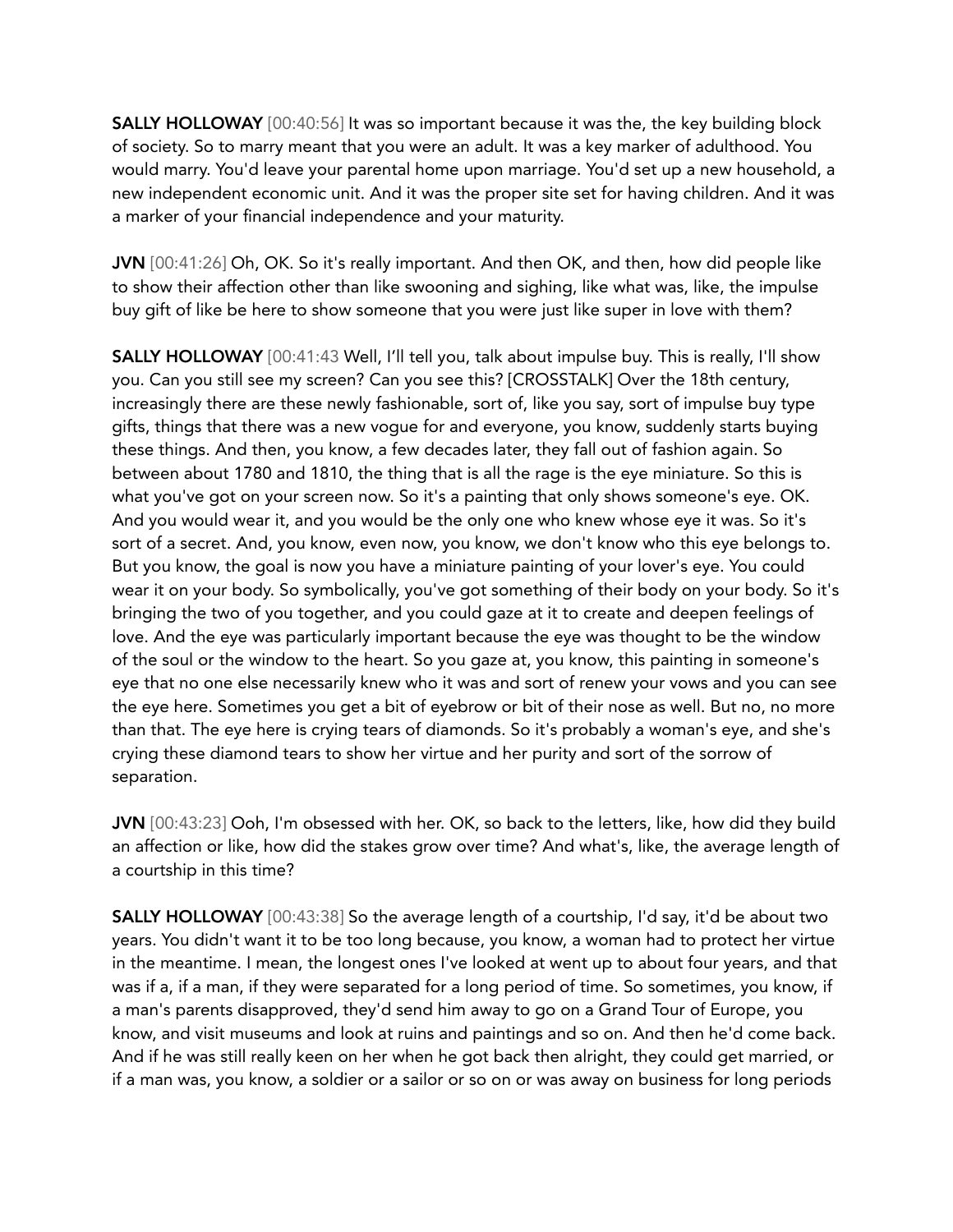of time, then it might be a little bit longer. But the average time is between two and four years.

JVN [00:44:20] Did people ever, like, parallel path, as to say, like, did you ever find someone who was, like, sending multiple letters to different people?

SALLY HOLLOWAY [00:44:30] Oh no, no, no, no. You couldn't do that. So even if you were, if you were corresponding with someone that meant that you were on the path to an engagement. You couldn't, you couldn't correspond with lots of people at once. And I studied one guy, actually, poor man, he was writing to his friends that this woman was sort of ghosting him. And he said, "Well, can I have my letters back then? You know, is it over?" But she wouldn't commit to keeping them or sending them back at all. So then he didn't really know whether they were courting anymore or not. So, you know, if you kept someone's letters and you were still corresponding with them, the expectation was that eventually you would be engaged. But if, if it was all over, you had to return your letters and return your gifts to signify that that was it.

JVN [00:45:13] And what, she never responded?

SALLY HOLLOWAY [00:45:16] No, no. So we don't know. She just sort of ghosted him.

JVN [00:45:21] What if she died! Maybe she got the Spanish flu or no, that was in the 1900s. Maybe she got something else, maybe she got smallpox.

SALLY HOLLOWAY [00:45:29] We don't know, that's the thing. It was just a glimpse of their relationship survives, in his friend's diary, because the guy's recording, you know, this poor man, he has no idea whether he's even courting this woman anymore or not.

JVN [00:45:41] So that's really the equivalent of ghosting in the time is just, like, you don't respond anymore, which is really very much the same as what it is now.

SALLY HOLLOWAY [00:45:49] Yeah, but in many ways it was easier to ghost people, you know, without social media. If you stop writing and move away, then really, who's to say where you've gone? Unless you're going to track people through their friends and family.

JVN [00:46:00] What about, like, a catfishing incident?

**SALLY HOLLOWAY** [00:46:02] I mean, certainly there were occasions where, you know, women would marry someone and then you'd find out, well, the person you married wasn't exactly who they presented themselves as being. You know, you might find after marriage that a man had, I don't know, big debts or something that you had to, you had to pay off or that he had illegitimate children from before marriage or he was a massive rake or a gambler. So certainly,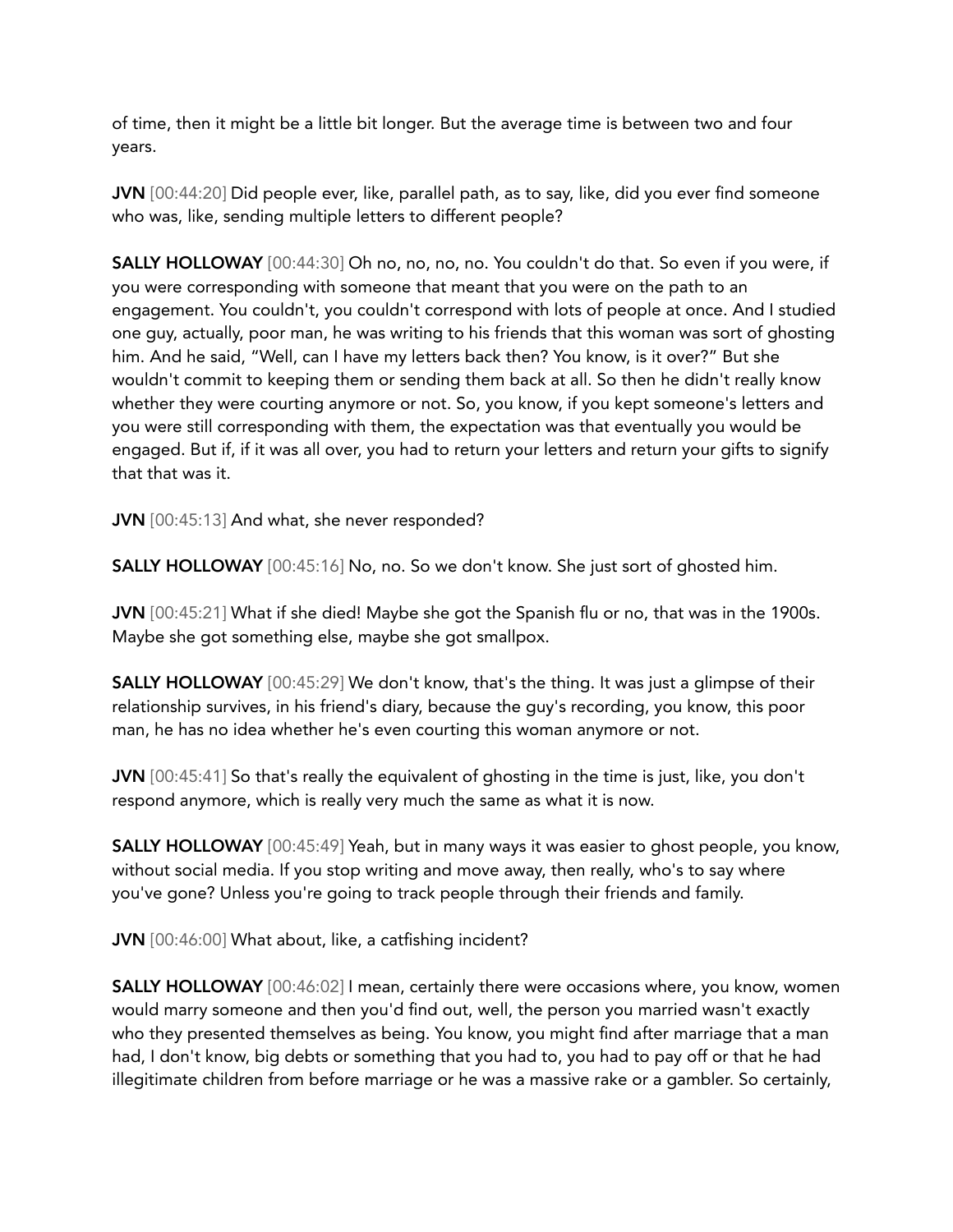yes, some wives did find out when it was too late that they'd married someone that wasn't exactly as they presented themselves.

JVN [00:46:31] No! And then what would happen? Like, could you, like, divorce or annul? Like, what happened? Like what would happen?

**SALLY HOLLOWAY** [00:46:37] No. So I mean, that's the thing, you know, what historians say is that marriage is actually pretty easy to get into, but impossible to get out of. And I said, once you know, that was it. So that the divorce– full legal divorce with the possibility to remarry– wasn't really viable until the mid-19th century. So it's the Matrimonial Causes Act of 1857.

JVN [00:47:00] Was that the divorced beheaded died, divorced, beheaded, survived guy. Isn't that, like, why they made the Church of England so he could get divorced or something?

SALLY HOLLOWAY [00:47:09] No. So that much earlier. So this is, Matrimonial Causes Act was Queen Victoria. It's the Victorians, when it comes in. So it was in the 18th century that if you want to get divorced, it was more you would go through the church courts and have "separation from bed and board." So you could separate, or a man could sue to separate, but you couldn't then remarry. It was called separation without remarriage. And if you wanted to be able to remarry you, that required an act of parliament. So you needed the support of someone in parliament and actually had to pass as a bill. So there was an absolutely miniscule handful of people who managed to get divorced in this period.

JVN [00:47:50] Until the 1850s?!

**SALLY HOLLOWAY** [00:47:52] Yeah, yeah. And then it was, it was still a small proportion of the population who got divorced then, but it was much higher than it was in the 18th century. So you can see why marriage is so important because once you're in it, that's it.

JVN [00:48:05] Damn, that's intense. So you were just talking about like the diary that we found of the guy who was talking about his friend, whose, like, partner just stopped responding and he never knew if they were like, really over or not. So, like, how big of a role did, like, friends play in, like, vetting these people or, like, you know, like, because it's so important, so, like, wouldn't let your friends circle really like, be trying to look out for you?

SALLY HOLLOWAY [00:48:32] Yeah, friends had a really important role to play in making suitable courtships and breaking unsuitable ones. Courtship was definitely not something that was private. It was definitely not something that took place without the knowledge or consent of your friends and parents. So I studied one guy who he courted a woman for a while and then had to break it off, even though they were both completely in love and completely set on marriage because his father, said, you know, "You absolutely can't do this. I forbid it." He was then forced to break it off. So what people were supposed to do was do it with the sort of support and consent of everybody, so people would address their love letters to a woman and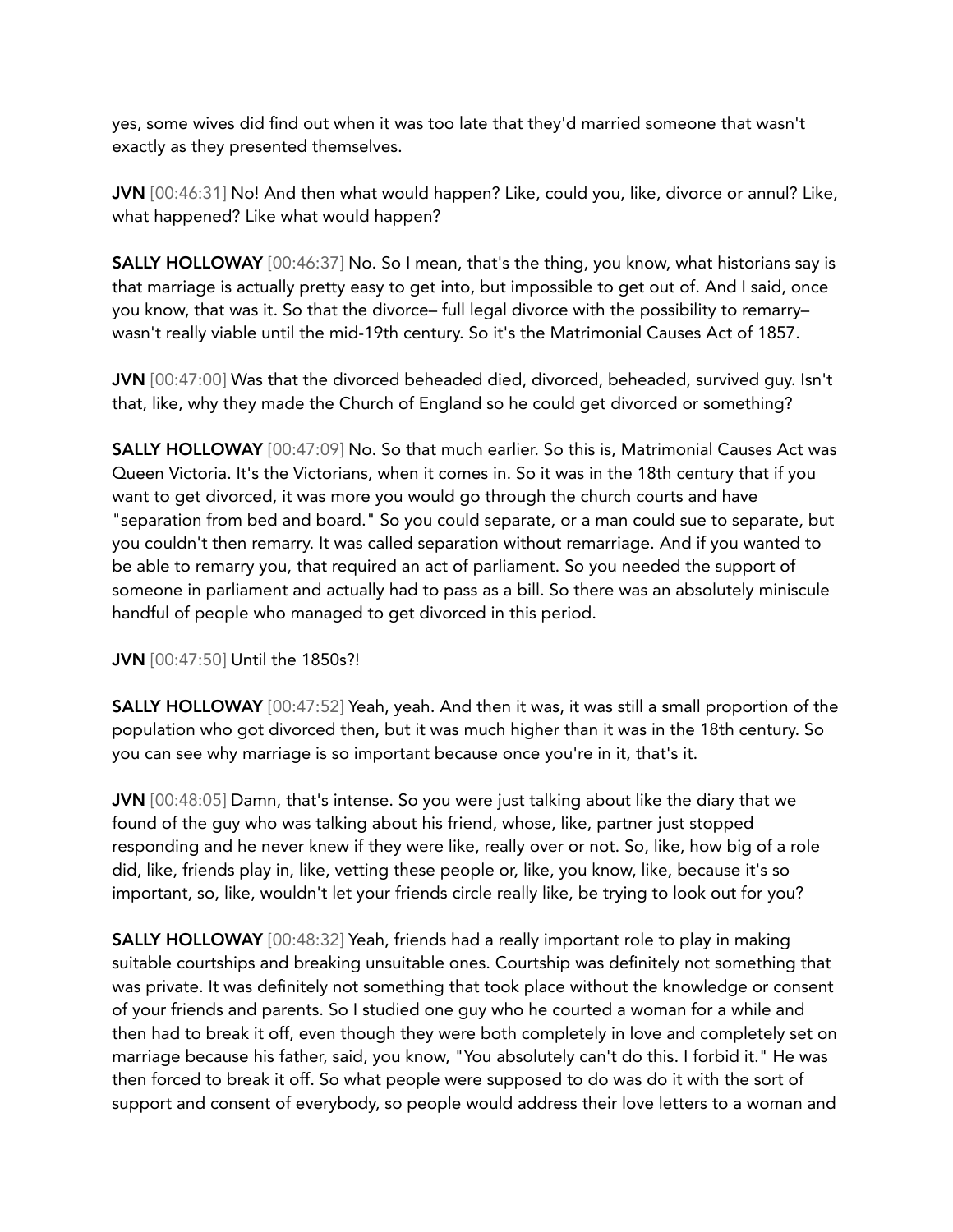they'd often talk about, you know, how brilliant her mum was in the letters, in the knowledge that her mum was probably going to read it.

JVN [00:49:19] Ah, yeah, you got to, like, get everybody on your side, honey.

SALLY HOLLOWAY [00:49:25] Exactly, exactly. And I've got a print, actually, that shows it here. It's called "The Love Letter," and it shows two fashionably dressed gentlewomen strolling in a garden. And one of them has got a love letter in her hand. So she is sort of discussing what it says with her friend, being, like, "Well, what do you think? You know, is this a good match? Is he a good suitor? What should I write back?" It was, it was collaborative. So people discuss their letters with friends. They discussed it with family. And actually, the men often sent their letters unsealed. So they didn't have envelopes in this period, either. Envelopes are a mid-19th century thing. So you'd fold your letter up and seal it. But sometimes people sent them unsealed so that a woman's parents could read it first. So it's going through a lot of hands, a love letter. So you can see why there as well, a lot of them don't survive, because they just fell to pieces because they're being handed around so much.

JVN [00:50:16] Ah, I love that story. Do you ever research anybody who's, like, a friend or confidant, like when they went in and broke up their relationship? And then, like, they, like, you know, like, a cheater cheater pumpkin eater and then they ended up, like, running off together?

SALLY HOLLOWAY [00:50:31] No, but I have read accounts of men who knew two sisters and parents would sort of offer a sister as a potential match and they pick one sister, then decide actually they preferred the other one and then go back and marry the original one. So sort of flicking their attention between siblings. And I, yeah, I studied one, the original sister who'd been rejected died, you know, and they said it was because of her broken heart, because of the slight that she'd received. So it was a serious, it was a serious business getting getting jilted, especially for a woman, because, you know, your virtue was damaged, your reputation was damaged and you know, you had such a deep capacity for feeling biologically.

JVN [00:51:12] Ah! Ah! So the perception of women's chasteness or whatever or, like, fragility as compared to a man's meant that if she was jilted since she was meant to just, like, wither away and be relegated to, like, pariah status because one guy was a dick?

SALLY HOLLOWAY [00:51:29] Yeah, so women were seen as sort of nervously more sensitive. So the nerves were a really important thing in terms of how people understood human bodies in this period. So women had "sensitive nerves that vibrated with feeling" and, you know, your nerves were so sensitive you could suffer from a nervous collapse if a man left you. And really, they were granted no sort of power over whether they died or not. You'd just sort of waste away. And so we see that in – I was talking about how important novels were – novels like Samuel Richardson's Clarissa. It's one of the longest novels in the English language. I don't recommend reading it. I mean, I swear, most of it is just Clarissa dying really, really, really, really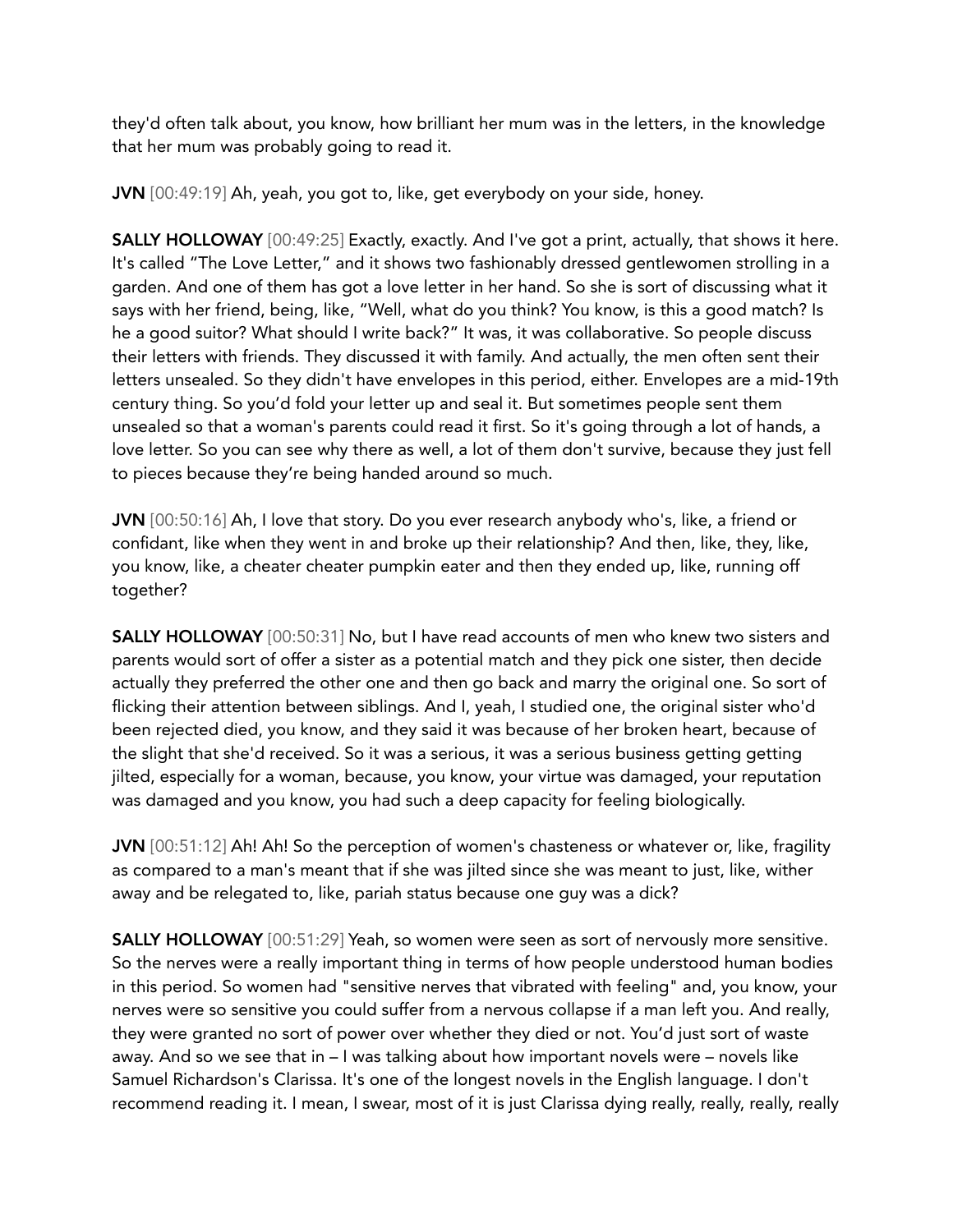slowly. So she sort of, she's been seduced by a rake, and then she declines and declines and droops and droops and gets weaker and weaker, and her nerves are shot until she eventually dies. So it's this sort of slow wasting away.

JVN [00:52:32] Was there ever a really strong or, like, like, accounts of, like, a woman who was, like, jilted and then was, like, "Fuck this guy!" And then, like, went and found, like, an even better guy.

SALLY HOLLOWAY [00:52:41] Yeah. So you know, you could sue him for breach of promise, get loads of money in damages and then, you know, marry someone else.

JVN [00:52:48] Is there any, like, cute stories that you research where that happened? I just love, like, a strong lead who has, like, a strong comeback story, you know?

SALLY HOLLOWAY [00:52:55] There's this one woman as she's called Anne Louisa Dalling, and she had been courting a man called Gilbert Stirling. So he disappeared hours before their wedding and so her brother wrote to him. He said, "In a moment, without a word, without a line, without a whisper in the ear of a friend to tell us any cause. Within a few hours of the appointed celebration, you disappear." So he completely ghosted her. "And at six weeks end, we are still left the subject of town talk and the newspapers." So you might think she'd have sort of withered away and, you know, fallen under the weight of her romantic pain. But actually, she did marry advantageously a few years later. So, I mean, it's interesting you've got all these wider narratives about how it could be potentially fatal for a woman and how it might destroy her, her whole body, physically and emotionally and mentally. But actually, you know, women who were jilted could make these advantageous marriages. Still, you know, you weren't, it wasn't over for you forever. Even if culture, culturally, it might tell you that that was the case.

JVN [00:54:02] As we start to come out of the Georgian era and into the Victorian era, what practices do people kind of keep up and what starts to change as we get more into like the eighteen hundreds? Later eighteen hundreds?

**SALLY HOLLOWAY** [00:54:13] So people still found love to be an enormously influential ideal. It was still shaping people's relationships to a large extent, people were still exchanging letters. They were still exchanging romantic gifts, but they had new models to look to, they had new ideals. And so a really important one was Victoria and Albert. So Queen Victoria and Prince Albert, they were married in 1840 and they had a big, white wedding. And so that is sort of the moment at which the white wedding dress becomes a big, really important tradition.

JVN [00:54:50] That was her first cousin, wasn't it, Albert?

SALLY HOLLOWAY [00:54:53] Yes.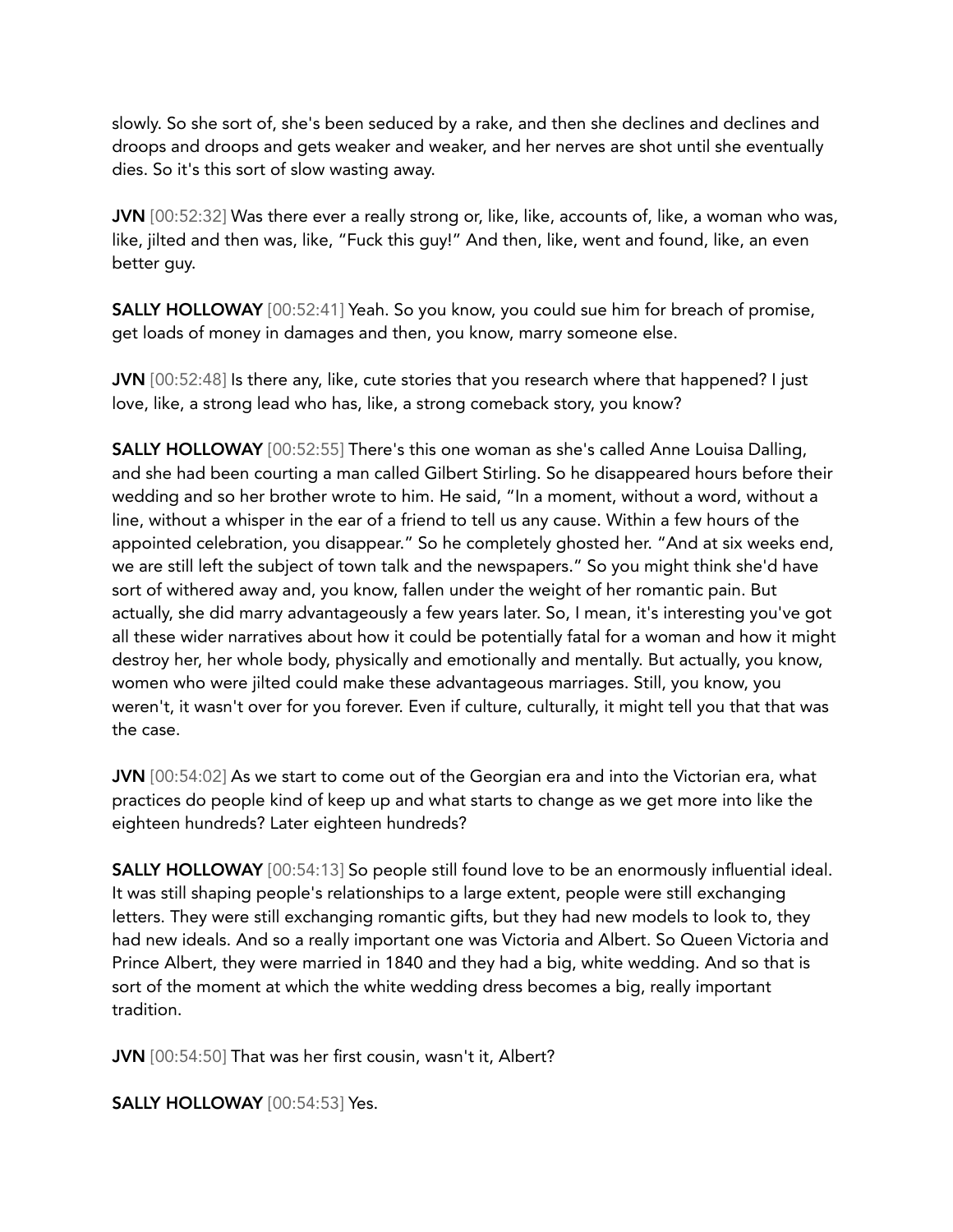JVN [00:54:54] Yes, fully first cousin love.

SALLY HOLLOWAY [00:54:56] I think, well, actually, people, people married their first cousins, it wasn't—

JVN [00:54:59] I know, but fuck me, I mean Jesus. But I mean, just I mean, you know, for all the people that call queer people this and that, and it's, like, these fuckin' straights were marrying their goddamn first cousins! Geez! So I'm just saying!

**SALLY HOLLOWAY** [00:55:12] Yeah it, it was pretty normal in the period, you know, to marry your first cousin.

JVN [00:55:16] I just had to say it. I felt the need to express that. So what? What else starts to change?

SALLY HOLLOWAY [00:55:21] So the process of commercializing love is something that is really entrenched in the 18th century, and it's in the 19th century again, as you know, the age of mass media, everything's becoming much more commercial. You know, people are exchanging more commercial gifts and weddings are becoming a much bigger deal. You know, in the 18th century, the wedding itself was really no big deal. You know, it was, it was courtship that was important and your new status as a husband and wife. But the actual wedding really was neither here nor there. But it's in the Victorian era, in the 19th century, that the, you know, the wealthiest couples were not marrying so much by a private license anymore. They were marrying in public. It was the age of the big white public wedding. But the other really important change, like I said before, is divorce. So marriage did become, for some people, slightly easier to get out of after the Divorce Act had passed in 1857.

JVN [00:56:22] So I mean, with all of your research and everything that you know about the Georgian era and Georgian England, honey, what do we take away about love and courtship and about romance and heartbreak from this era?

SALLY HOLLOWAY [00:56:37] I think the thing I've learned from, you know, after a decade or so of studying love is that just because something is formulaic, that doesn't mean it's not real. You know, people make their relationships using the particular cultural stories that they have available to them at a particular moment. So we still have readings at our weddings, you know, something from Captain Corelli's Mandolin or from Shakespeare, you know, these sort of broader cultural tropes that are very influential. But, you know, when we apply it to our own lives, it's somehow meaningful to us. You know, we use what we have at our disposal to make and break our relationships. And what I've learned is, you know, no one lives outside of culture. We use the cultural models that we have available to us to make sense of our own lives. And it's no different today, in that sense, to how it was in the 18th century.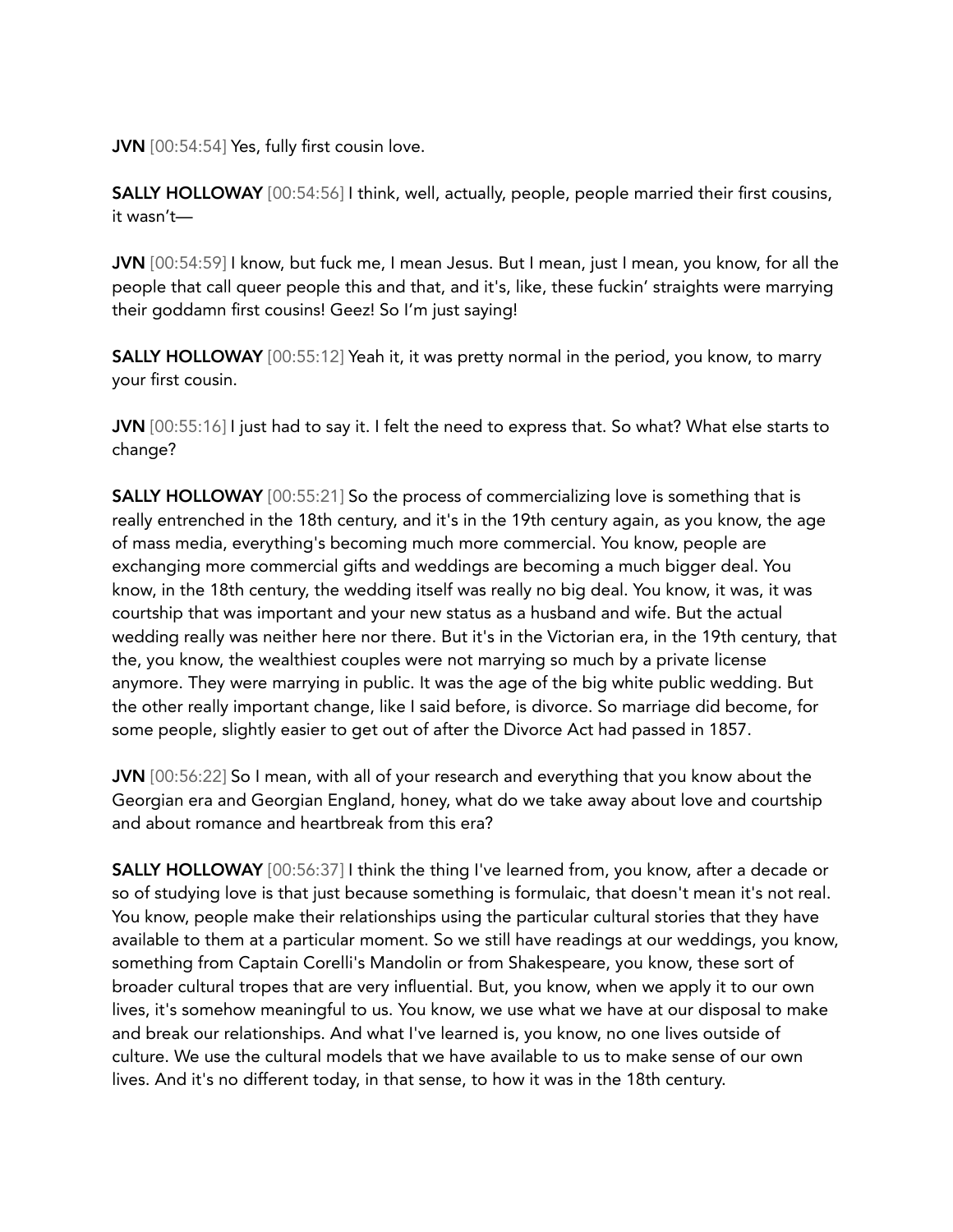JVN [00:57:30] Wow, that's really so interesting. We are so connected to our past, like, we're, because, like, wherever you go, there you are, like as people. Because you have, I mean, you're a literal historian of this period, what practices do you see that we've, like, that have remained from that period into today?

SALLY HOLLOWAY [00:57:53] A lot of the presents that we exchange are things that we've been exchanging since the 18th century. So things like bunches of flowers, chocolates, you know, we still exchange wedding rings that we wear on the, you know, fourth finger of the left hand. You know, a lot of these practices have, have a very long history. It's not the case that everything now is, you know, entirely new and different.

JVN [00:58:13] Ah! And OK, and as we start to wrap up, what has been your journey as a historian of emotions? And what would you say to, to, to people that find this really fascinating and want to do more of this research in their lives?

SALLY HOLLOWAY [00:58:31] I say if you're interested in the history of love and courtship in the 18th century, go and read Frances Burney's novel Evelina. It was a massive bestseller at the time, and yet I think it's pretty little known now compared to works like, say, Jane Austen's Sense and Sensibility and Pride and Prejudice, you know Jane Austen read Evelina. And you can see the influence that it had upon her later works. But to my knowledge scandalously, I don't think there's ever been any sort of TV adaptation of Evelina, like, is sort of disappeared culturally from the prominence that it had in the 18th century. So if you're interested? Yeah, go and read Evelina. It's a great novel.

JVN [00:59:10] OK, Shondaland! And then final question, what's next for you and for your work?

SALLY HOLLOWAY [00:59:15] So my next project is on the history of heartbreak. So my next book is looking at what happened when it all went wrong. So what were the physical and emotional and social and cultural consequences of unfulfilled love, unrequited love, and the broken heart?

JVN [00:59:33] Oh my god, I can't wait to read that book! Dr. Sally Holloway, thank you so much for coming on Getting Curious. We appreciate you so much. I learned so much. We've got to have you back on as I think, after I fully binge season two, I'm going to have more questions.

SALLY HOLLOWAY [00:59:45] Of course, of course! Thank you for having me. It's been super fun.

JVN [00:59:48] Thank you so much for your time. You've been listening to Getting Curious with me, Jonathan Van Ness. Our guest this week was Sally Holloway. You'll find links to her work in the episode description of whatever you're listening to the show on. Our theme music